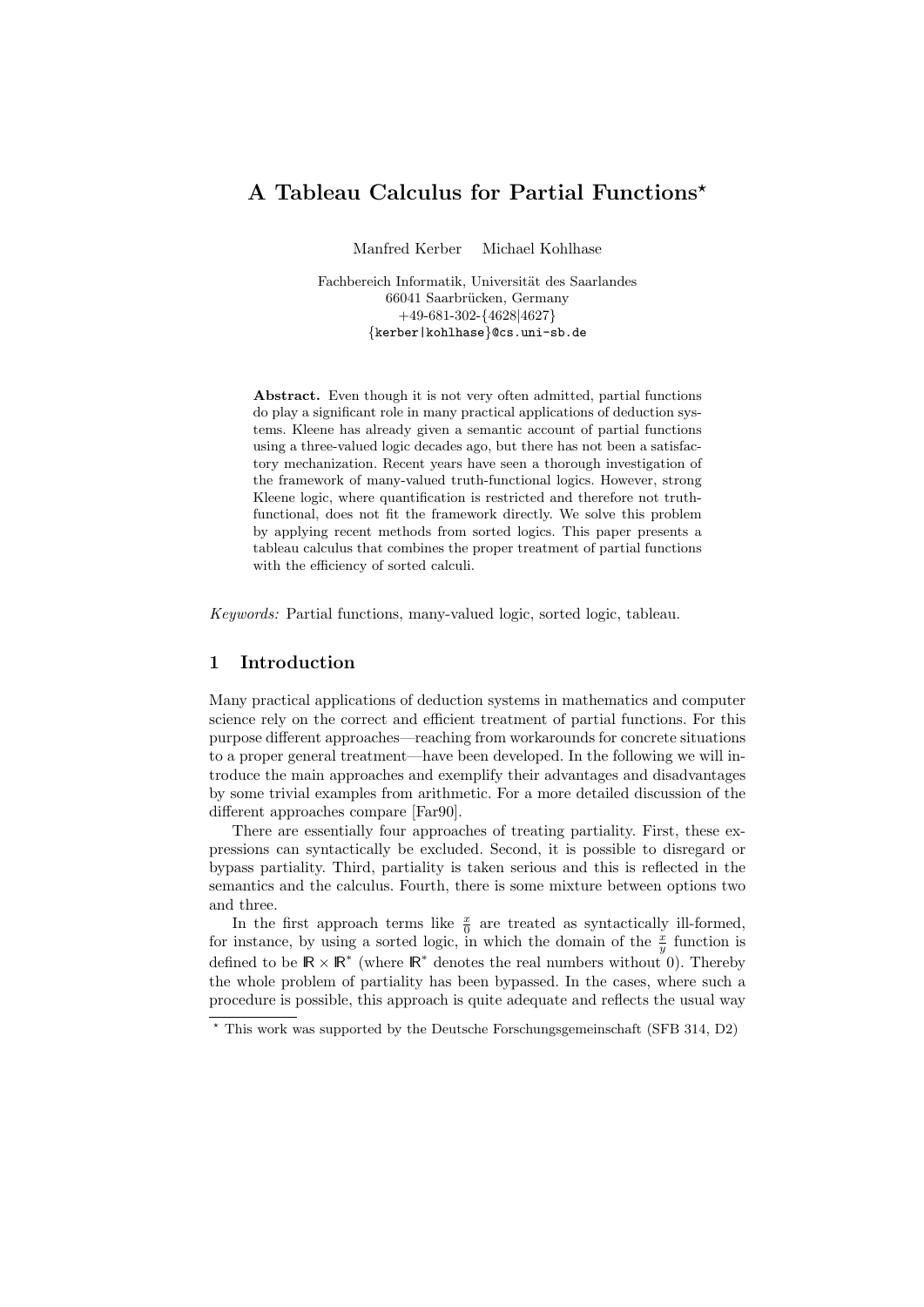of handling undefined expressions in mathematics: to assure that all expressions are defined before beginning to reason about them. It is, however, not always possible to exclude such expressions from the consideration a priori. For instance, if you consider terms like  $\frac{1}{f(x)}$ , it would be necessary to exclude this expression for those x where  $f(x) = 0$ ; depending on the definition of f, this might be not computable at all. In consequence, this approach remedies the problem of partiality in certain cases only and does not provide a full solution.

In the second approach a value is assigned to  $\frac{1}{0}$ , either a fixed value (e.g. 0) or an undetermined one. In both cases it is necessary to tolerate undesired theorems, in the first case, for instance,  $\frac{1}{0} = 0$ , or in the second case from  $0 \cdot x = 0$  the instance  $0 \cdot \frac{1}{0} = 0$ . This approach is not satisfying, if such theorems are unwanted, which is normally the case in mathematics.

In the third approach, terms like  $\frac{1}{0}$  are not defined and semantically either uninterpreted or interpreted by some error element. In the same manner, atomic formulae, containing such an undefined term, like  $\frac{1}{0} = 0$  are not interpreted by a truth value (true or false) at all or are interpreted by a third truth value (undefined). As in the first approach, partiality is taken serious, but it is no longer necessary to single out the undefined expressions a priori. The main drawback of this approach is that classical two-valued logic is not adequate for its mechanization. A possible formalization can be done by a three-valued logic, however. Kleene makes this approach formal, by introducing an individual ⊥ denoting meaningless individuals and a third truth value u, standing for the "undefined" truth value. However, in contrast to the general framework for many-valued truth-functional logics, Kleene's quantifiers only range over defined values, that is, not over  $\perp$ , making a direct utilization of the methods developed by Carnielli  $[Car87, Car91]$ , Hähnle  $[H\ddot{a}h92]$ , Baaz and Fermüller  $[BF92]$  impossible. Kleene's approach has been used by Tichy [Tic82], Lucio-Carrasco and Gavilanes-Franco [LCGF89] to give logical systems for partial functions. Both approaches offer unsorted operationalizations of the systems in sequent calculi.

The fourth approach is less radical insofar as terms are treated as in the third approach, but the problems that accompany treating a third truth value are avoided (cf. [Bee85,Far90,Sch68,Wei89]): All atomic expressions containing a meaningless term are considered as false. This has the advantage that partial functions can be handled within the classical two-valued framework. However, the serious drawback is that the results of these logic systems can be unintuitive to the working mathematician. For instance in elementary arithmetic the following sentence

$$
\forall x,y,z.~z=\frac{x}{y} \Rightarrow x=y*z
$$

is a theorem of such systems since the scope is true for the case  $y \neq 0$  and for the case  $y = 0$ , the formula  $z = \frac{x}{0}$  obtains the truth value f which in turn makes the implication true, too. However, it is mathematical consensus that the equation should only hold provided that  $y$  is not 0. It will turn out (cf. example 211) that the formula is not a theorem in our formalization, since the case  $y = 0$  is a counterexample.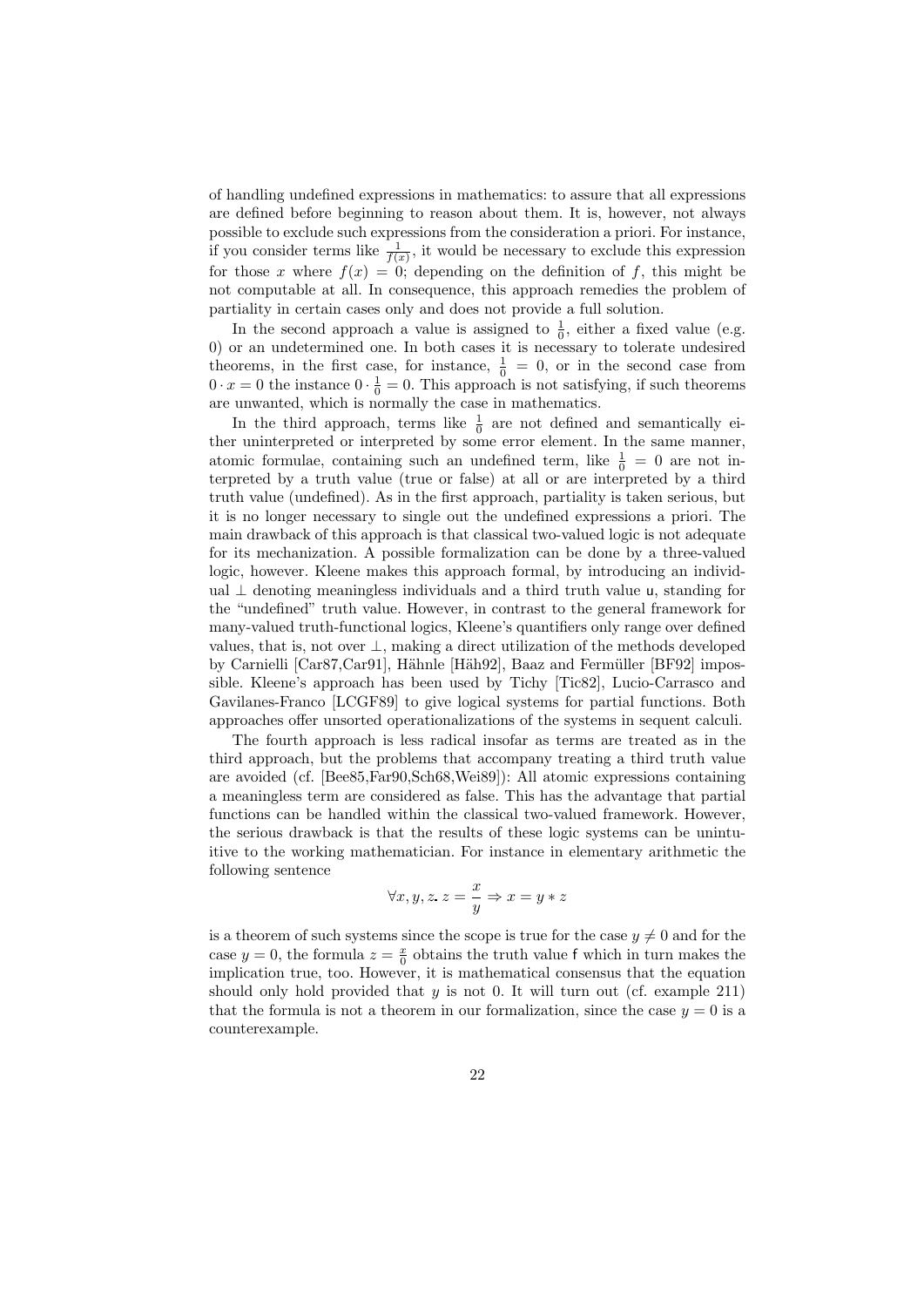This paper formalizes Kleene's ideas for partial functions (the third approach) in a sorted three-valued logic, called  $\mathcal{SKL}$ , that uses Kleene's strong interpretation of connectives and quantifiers and adapts techniques from Weidenbach's sorted logic [Wei89] to handle definedness information. We furthermore present a tableau calculus  $T\mathcal{P}\mathcal{F}$  for partial functions that carries over the methods developed in the context of resolution theorem proving for partial functions [KK94] to the tableau framework. Standard first-order tableaux were introduced by Beth [Bet55] and Hintikka [Hin55] and later unified by Smullyan [Smu68]. The free variable tableau method has its origin in the work of Prawitz [Pra60] and has further been elaborated by Reeves [Ree87] and Fitting [Fit90]. Both calculi reported here are strongly influenced by Weidenbach's tableau calculus with sorts [Wei94], which introduces reasoning with dynamic sorts to tableau calculi.

We would like to thank Christian Fermüller, Reiner Hähnle, and Christoph Weidenbach for comments and clarifying discussions.

# 2 Strong Sorted Kleene Logic  $(SKL)$

In [Kle52] Kleene presents a logic, which he calls strong three-valued logic for reasoning about partial recursive predicates on the set of natural numbers. He argues that the intuitive meaning of the third truth value should be "undefined" or "unknown" and introduces the truth tables shown in definition 26. Similarly Kleene enlarges the universe of discourse by an element  $\perp$  denoting the undefined number. In his exposition the quantifiers only range over natural numbers, in particular he does not quantify over the undefined individual (number).

The approach of this paper is to make Kleene's meta-level discussion of defined and undefined individuals explicit by structuring the universe of discourse with the sort  $\mathfrak D$  for all defined individuals. Furthermore all functions and predicates are strict, that is, if one of the arguments of a compound term or an atom evaluates to  $\bot$ , then the term evaluates to  $\bot$  or the truth value of the atom is u. Just as in Kleene's system, our quantifiers only range over individuals in  $\mathfrak{D}$ , that is, individuals that are not undefined. This is in contrast to the well-understood framework for truth-functional many-valued logics, where the concept of definedness and defined quantification cannot be easily introduced, since quantification is truth-functional and depends on the truth values for all (even the undefined) instantiations of the scope. Kleene's concept of bounded quantification is essential for our program of representing partial functions, since in a truth-functional approach no proper universally quantified expression can evaluate to the truth value t (dually for the existential quantifier), since all functions and predicates are assumed strict.

In the following we present the logic system  $S\mathcal{KL}$ , which is a sorted version of what we believe to be a faithful formalization of Kleene's ideas from [Kle52]. We treat the sorted version here, since we need the machinery for dynamic sorts in the calculus to be able to treat the sort  $\mathfrak D$  (sort techniques as that from [Wei89,Wei91] give us the bounded quantification). We will call formulations of  $SKL$  where  $\mathfrak D$  is the only sort in the signature *strong unsorted Kleene*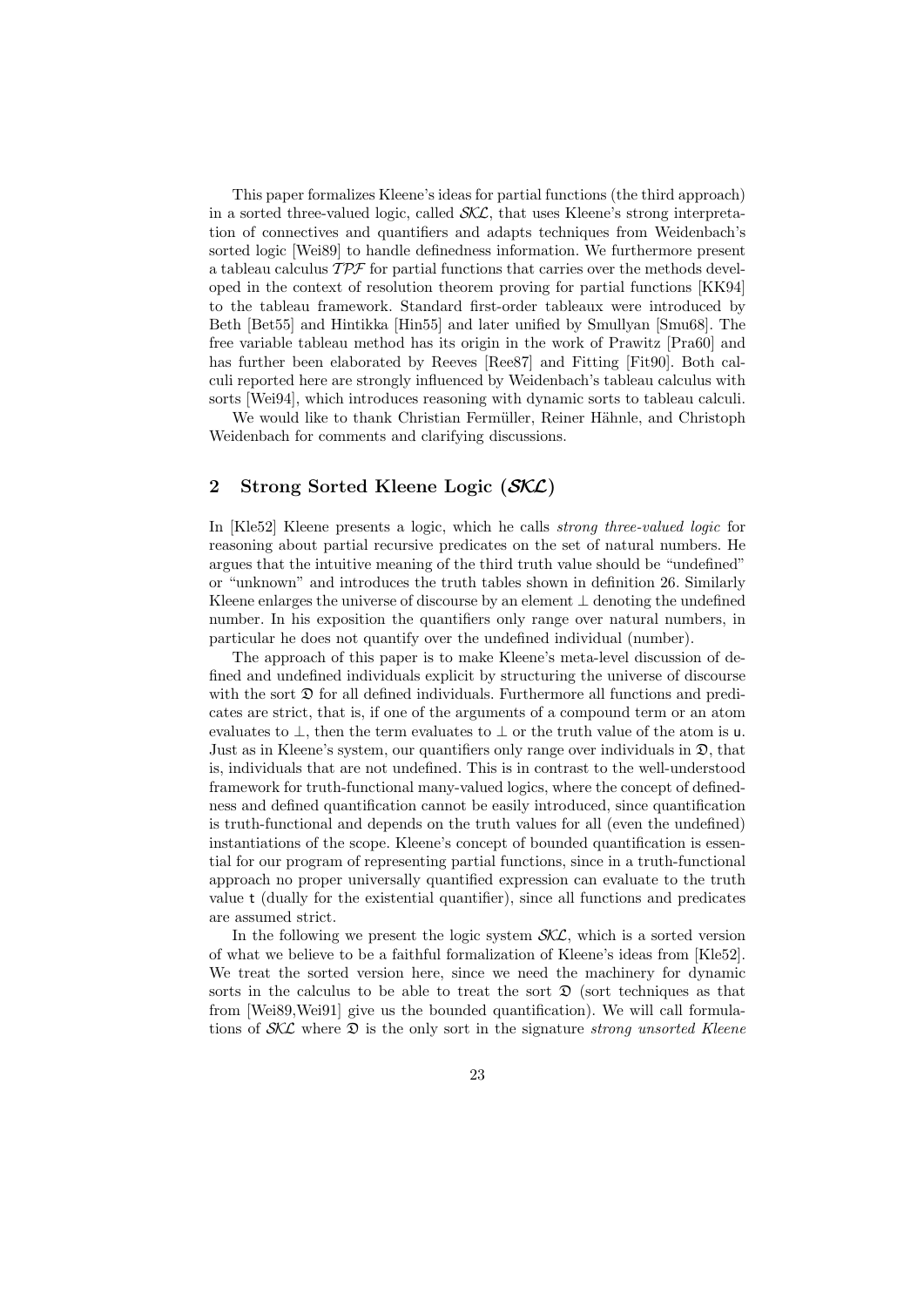logic, since the sort  $\mathfrak D$  is indispensable. The further use of sorts gives the wellknown advantages of sorted logics for the conciseness of the representation and the reduction of search spaces.

# 2.1 Syntax and Semantics

**Definition 21 (Signature)** A *signature*  $\Sigma = (\mathcal{S}, \mathcal{V}, \mathcal{F}, \mathcal{P})$  consists of the following disjoint sets

- $-$  S is a finite set of *sorts* including the sort  $\mathfrak{D}$ . We define  $S^* := S \setminus \{ \mathfrak{D} \}.$
- $-$  V is a set of *variable symbols*. Each variable x is associated with a unique sort  $S$ , which we write in the index, i.e.  $x_S$ . We assume that for each sort  $S \in \mathcal{S}$  there is a countably infinite supply of variables of sort S in V.
- $-$  F is a set of function symbols.
- $-$  P is the set of *predicate symbols*.

The sets F and P are subdivided into the sets  $\mathcal{F}^k$  of function symbols of arity k and  $\mathcal{P}^k$  of predicate symbols of arity k. Note that individual constants are just nullary functions. We call a signature *unsorted* if  $S^*$  is empty, that is, if  $\mathfrak{D}$  is the only sort.

Definition 22 (Terms and Formulae) We define the set of terms to be the set of variables together with *compound terms*  $f(t^1, \ldots, t^k)$  for terms  $t^1, \ldots, t^k$ and  $f \in \mathcal{F}^k$ .

If  $P \in \mathcal{P}^k$ , then  $P(t^1, \ldots, t^k)$  is a proper atom. If t is a term and S a sort then  $t \leq S$  is a sort atom. The set of *formulae* contains all atoms and with formulae A and B the formulae  $A \wedge B$ ,  $A \vee B$ ,  $A \Rightarrow B$ ,  $\neg A$ ,  $'A$ ,  $\forall x_S$ ,  $A$ , and  $\exists x_S$ ,  $A$ .<sup>1</sup> Here the intended meaning of !A is that A is defined.

We will now define the three-valued semantics for  $\mathcal{SKL}$  by postulating an "undefined individual"  $\perp$  in the universe of discourse. Note that this is similar to the classical flat CPO construction [Sco70], but Kleene's interpretation of truth values does not make u minimal. Since we are not interested in least fixpoints, monotonicity does not play a role in this paper.

**Definition 23 (Strict Σ-Algebra)** Let  $\Sigma$  be a signature, then a pair  $(A, \mathcal{I})$  is called a *strict*  $\Sigma$ -algebra, iff

- 1. the *carrier set*  $\mathcal A$  is an arbitrary set that contains  $\bot$ ,
- 2. the *interpretation function*  $\mathcal I$  obeys the following restrictions:
	- (a) For all function symbols f, the function  $\mathcal{I}(f): \mathcal{A}^k \longrightarrow \mathcal{A}$  is strict for  $\bot$ , that is,  $\mathcal{I}(f)(a_1, \ldots, a_k) = \bot$ , if  $a_i = \bot$  for (at least) one *i*.
	- (b) If P is a predicate symbol, then the relation  $\mathcal{I}(P) \subseteq A^k$  is strict for  $\perp$ , that is,  $\mathcal{I}(P)(a_1, \ldots, a_k) = \mathsf{u}$ , if  $a_i = \perp$  for (at least) one *i*.

<sup>&</sup>lt;sup>1</sup> We do not consider degenerate quantifications of the form  $\forall x_S$ , A, where x does not occur free in A, they would require a special treatment in the calculus.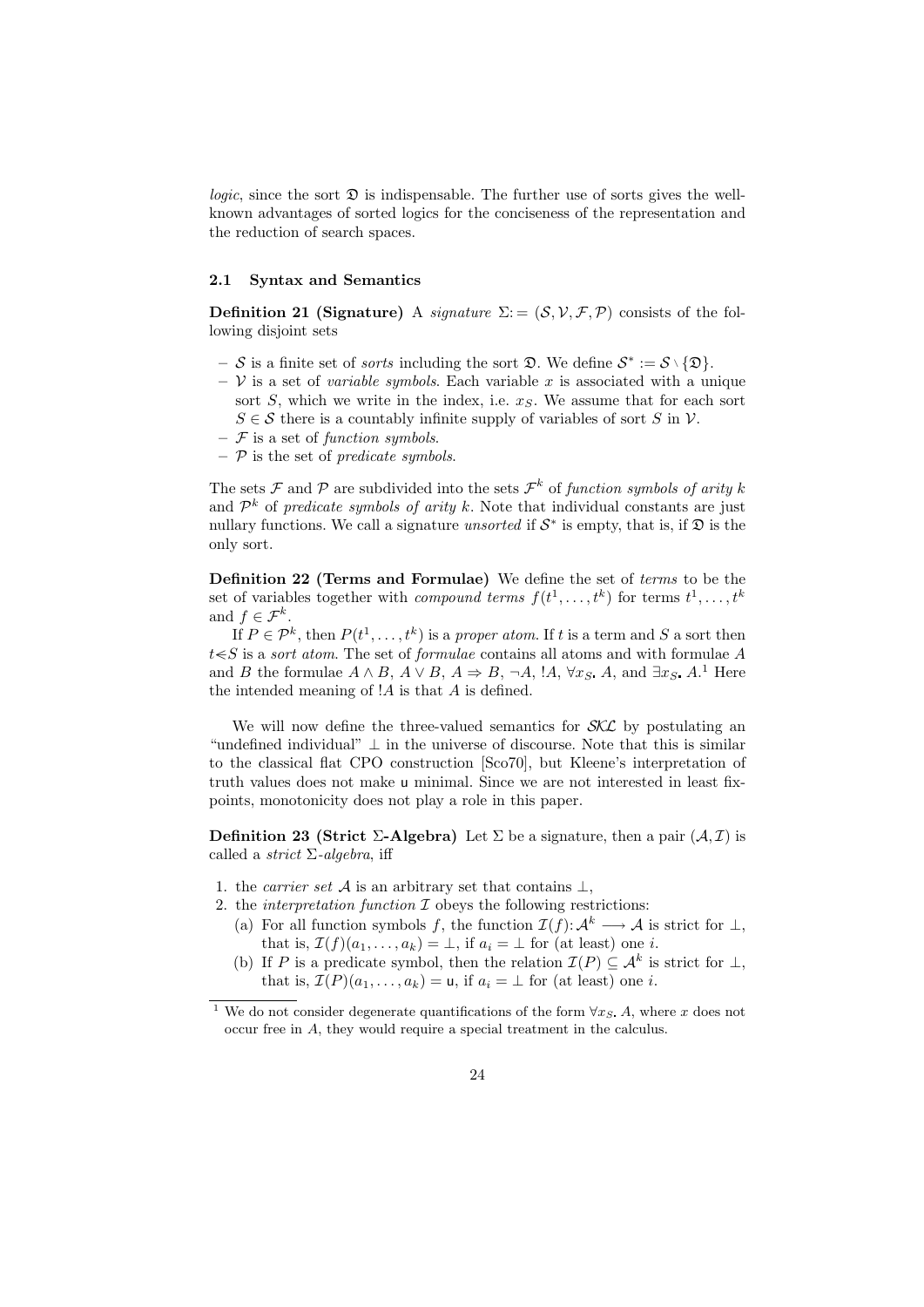- (c) If  $S \neq \mathfrak{D}$  is a sort, then  $\mathcal{I}(S)$  is a total and strict unary relation, that is,  $\mathcal{I}(S)(a) \in \{\mathsf{f},\mathsf{t}\}, \text{ if } a \neq \perp \text{ and } \mathcal{I}(S)(\perp) = \mathsf{u}.$
- (d)  $\mathcal{I}(\mathfrak{D})(\perp) = f$  and  $\mathcal{I}(\mathfrak{D})(a) = t$ , if  $a \neq \perp$ . Note that in contrast to all other sorts and predicates, the denotation of  $\mathfrak D$  is not a strict relation.

We define the *carrier*  $\mathcal{A}_S$  of sort  $S$  as  $\mathcal{A}_S := \{a \in \mathcal{A} \mid \mathcal{I}(S)(a) = \mathsf{t}\}.$  Note that in contrast to other sorted logics, it is not assumed that the  $\mathcal{A}_S$  are non-empty, in fact we do not even assume the existence of defined elements in the carrier. Furthermore  $\bot \notin \mathcal{A}_S$  for any  $S \in \mathcal{S}$ .

By systematically deleting  $\perp$  and u from the carrier and the truth values we can canonically transform strict  $\Sigma$ -algebras into algebras of partial functions. These are an algebraic account of the standard interpretation in mathematics, where partiality of functions is directly modeled by right-unique relations. Obviously these notions of algebras have a one-to-one correspondence, so both approaches are equivalent.

Definition 24 (Σ-Assignment) Let  $(A, \mathcal{I})$  be a strict Σ-algebra, then we call a total mapping  $\varphi: \mathcal{V} \longrightarrow \mathcal{A}$  a  $\Sigma$ -assignment, iff  $\varphi(x_S) \in \mathcal{A}_S$ , provided  $\mathcal{A}_S$  is nonempty and  $\varphi(x_S) = \bot$  if  $\mathcal{A}_S = \emptyset$ . We denote the  $\Sigma$ -assignment that coincides with  $\varphi$  away from x and maps x to a with  $\varphi$ ,  $[a/x]$ .

**Definition 25** Let  $\varphi$  be a  $\Sigma$ -assignment into a strict  $\Sigma$ -algebra  $(A, \mathcal{I})$  then we define the value function  $\mathcal{I}_{\varphi}$  from formulae to A inductively to be

- 1.  $\mathcal{I}_{\varphi}(f) := \mathcal{I}(f)$ , if f is a function or a predicate.
- 2.  $\mathcal{I}_{\varphi}(x) := \varphi(x)$ , if x is a variable.

3.  $\mathcal{I}_{\varphi}(f(t^1,\ldots,t^k)) := \mathcal{I}(f)(\mathcal{I}_{\varphi}(t^1),\ldots,\mathcal{I}_{\varphi}(t^k)),$  if f is a function or predicate. 4.  $\mathcal{I}_{\varphi}(t\in S) := \mathcal{I}(S)(\mathcal{I}_{\varphi}(t)).$ 

Since this definition applies to  $\mathcal P$  and  $\mathcal F$  alike, we have given the semantics of all atomic formulae. The semantic status of sorts is that of total unary predicates; in particular we have  $\mathcal{I}_{\varphi}(t\in S) = \mathsf{u}$ , iff  $\mathcal{I}_{\varphi}(t) = \bot$  for  $S \neq \mathfrak{D}$ .

Definition 26 The value of a formula dominated by a connective is obtained from the value(s) of the subformula(e) in a truth-functional way. Therefore it suffices to define the truth tables for the connectives:

| $\wedge$ fut    |  | $V$ fut         |  | $\Rightarrow$ fut |               |  | $\neg$     |                    |                                        |
|-----------------|--|-----------------|--|-------------------|---------------|--|------------|--------------------|----------------------------------------|
| $f$ $f$ $f$ $f$ |  | $f$ $f$ $u$ $t$ |  |                   | $f$ ttt       |  | f t        | $\frac{!}{\int f}$ |                                        |
| $u$ fuu         |  | $u$   $u$ u t   |  |                   | $u$   $u$ u t |  | u u        |                    | $\begin{bmatrix} 1 \\ 0 \end{bmatrix}$ |
| $t$ fut         |  | $t$ t t t       |  | t                 | fut           |  | $t \mid f$ |                    |                                        |

The semantics of the quantifiers is defined with the help of function  $\forall$  and  $\exists$ from the non-empty subsets of the truth values in the truth values. We define

$$
\mathcal{I}_{\varphi}(\mathsf{Q}x_S \mid A) := \widetilde{\mathsf{Q}}(\{\mathcal{I}_{\varphi,[a/x]}(A) \mid a \in \mathcal{A}_S\})
$$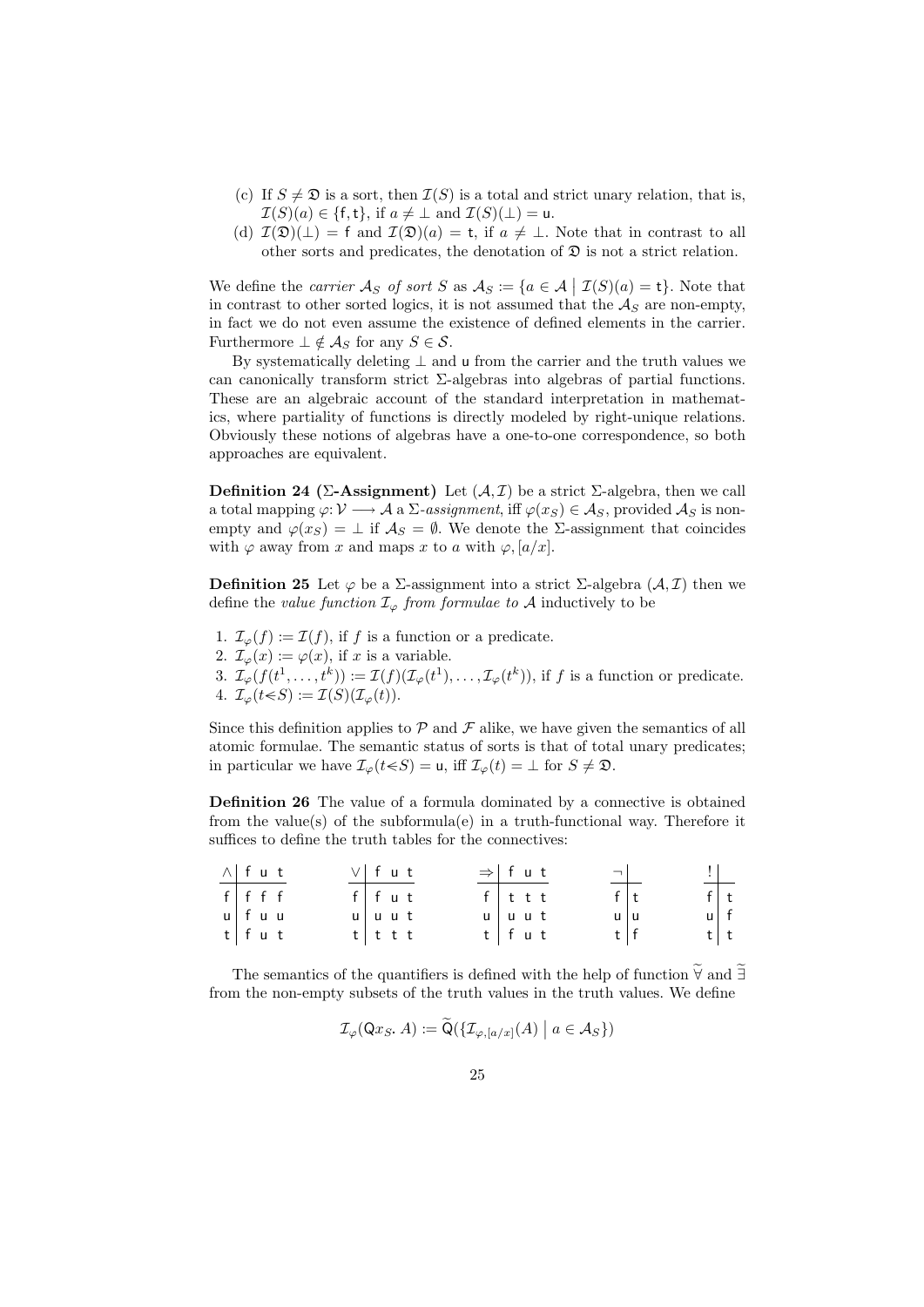where  $Q \in \{ \forall, \exists \}$  and furthermore

$$
\widetilde{\forall}(T) := \begin{cases} \n\text{t} & \text{for } T = \{\text{t}\} \text{ or } T = \emptyset \\ \n\text{u} & \text{for } T = \{\text{t}, \text{u}\} \text{ or } \{\text{u}\} \\ \n\text{f} & \text{for } \text{f} \in T \n\end{cases} \qquad \widetilde{\exists}(T) := \begin{cases} \n\text{t} & \text{for } \text{t} \in T \\ \n\text{u} & \text{for } T = \{\text{f}, \text{u}\} \text{ or } \{\text{u}\} \\ \n\text{f} & \text{for } T = \{\text{f}\} \text{ or } T = \emptyset \n\end{cases}
$$

Note that with this definition quantification is separated into a truth-functional part  $\forall$  and an instantiation part that only considers members of  $\mathcal{A}_S$ . Since  $\bot$  is not a member of any  $A<sub>S</sub>$ , quantification never considers it and therefore cannot be truth-functional even for the unsorted case.

For lack of space we will in the following often only treat the (sufficient) subset  $\{\wedge, \neg, !, \forall\}$  of logical symbols, since all others can be defined from these just as in the classical two-valued logic.

Kleene does not use the ! operator as a connective but treats it on the metalevel. While it is useful it is not necessary for the treatment. Furthermore, even this connective does not render  $\mathcal{SKL}$  truth-functionally complete, since, just like the other connectives and the quantifiers, ! is normal, that is, when restricted to  $\{f, t\}$  yields values in  $\{f, t\}.$ 

**Definition 27** ( $\Sigma$ -Model) Let A be a formula, then we call a strict  $\Sigma$ -algebra  $\mathcal{M} := (\mathcal{A}, \mathcal{I})$  a  $\Sigma$ -model for A (written  $\mathcal{M} \models A$ ), iff  $\mathcal{I}_{\varphi}(A) = t$  for all  $\Sigma$ assignments  $\varphi$ . With this notion we can define the notions of validity, (un)satisfiability, and entailment (i.e.  $\Phi \models A$ ) in the usual way.

Remark 28 The "tertium non datur" principle of classical logic is no longer valid, since formulae can be undefined, in which case they are neither true nor false. We do, however, have a "quartum non datur" principle, that is, formulae are either true, false, or undefined, which allows us to derive the validity of a formula by refuting that it is false or undefined. We will use this observation in our tableau calculus.

The classical deduction theorem does not hold for  $\mathcal{SKL}$  since the semantic status of a formula in the hypotheses is different from its status in the antecedent of an implication. A formula in the hypotheses is assumed to evaluate semantically to t, hence in particular it is defined. This leads to the following modified deduction theorem.

Theorem 29 (Deduction Theorem)  $\Phi \cup \{A\} \models B$  iff  $\Phi \models A \land A \Rightarrow B$ .

**Proof:** Let us first assume the first property and let M be a model of  $\Phi \cup \{A\}$ then M is also a model of B, hence  $\mathcal{M} \models A \wedge A \Rightarrow B$ . That means in order to show the second property we only have to look at interpretations which are models of  $\Phi$  but not of A. For these, however,  $A \wedge !A$  evaluates to f, hence they are models of  $A \wedge !A \Rightarrow B$  too.

If the second property is given and  $\mathcal M$  is a model of  $\Phi$  then  $\mathcal M$  is also a model of  $A \wedge A \Rightarrow B$ . In order to prove the first property, only the subclass of those models has to be considered which are also models of A. These are, however, also models of !A, hence models of B too.  $\Box$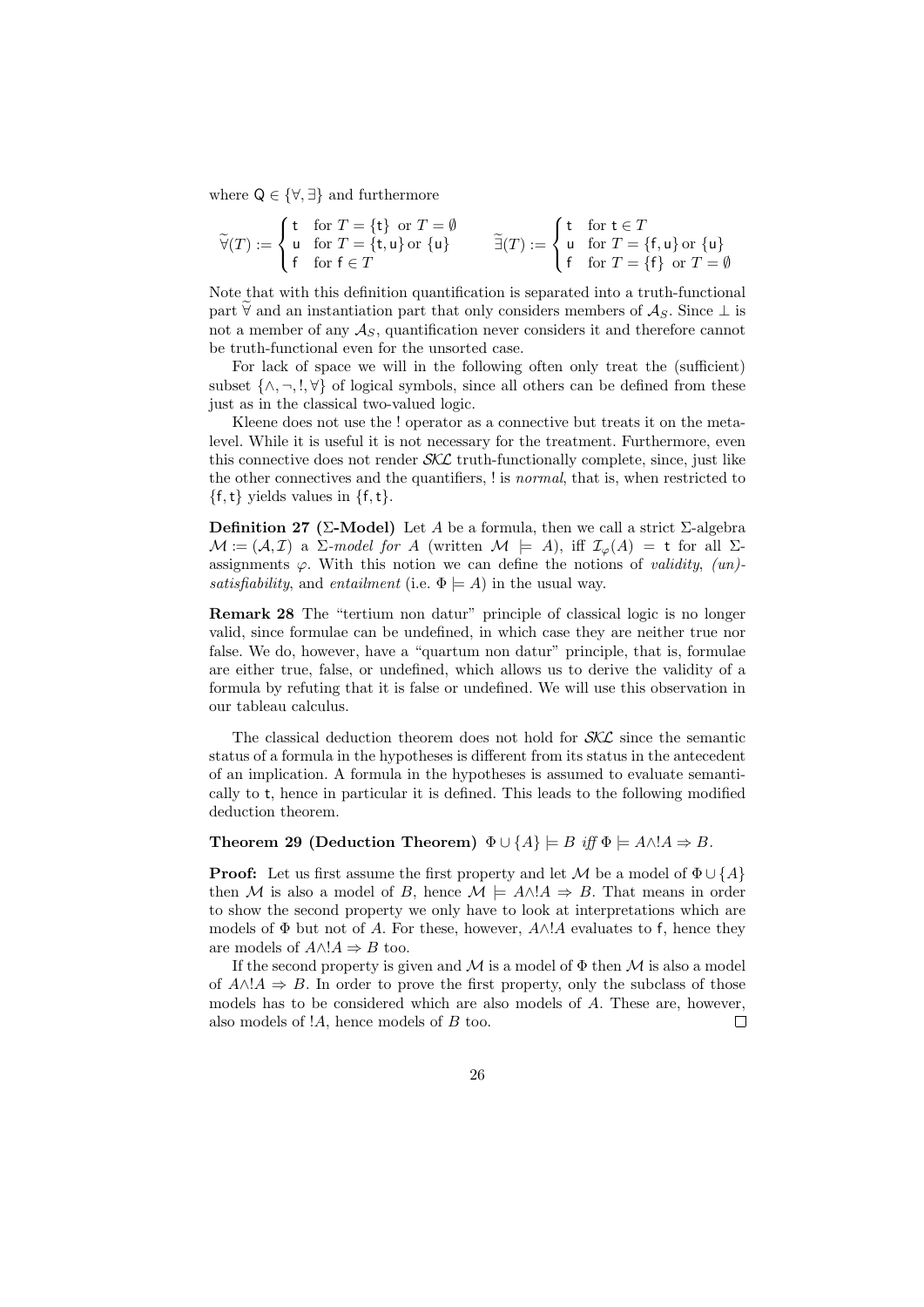Remark 210 While in classical logic, the consequence relation is directly connected to the implication, here things are a little bit more difficult. In particular, when proving mathematical theorems, it is quite usual to do this with respect to some background theory (axioms and definitions), which can no longer simply be taken in the antecedent of an implication. Hence we will often consider for mathematical applications so-called consequents, that is, pairs consisting of a set of formulae  $\Phi$  and a formula A. We call a consequent  $\Phi \models A$  valid, if A is entailed by  $\Phi$  in all  $\Sigma$ -models.

Example 211 Now we can come back to the example from the exposition. The assertion is not a theorem of  $\text{SKL}$ , since the instance  $1 = \frac{1}{0} \Rightarrow 1 = 0 \cdot 1$  is not a valid formula (in any reasonable axiomatization of elementary arithmetic). While the antecedent of the implication evaluates to u, the succedent evaluates to f, hence the whole expression to u. Thus, this theorem cannot be derived in our sound tableau calculus to be presented in section 3.

Example 212 (Extended Example) We will formalize an extended example from elementary algebra that shows the basic features of  $\mathcal{SKL}$ . Here the sort  $\mathbb{R}^*$ denotes the real numbers without zero. Note that we use the sort information to encode definedness information for inversion:  $\frac{1}{x}$  is defined for all  $x \in \mathbb{R}^*$ , since  $\mathbb{R}^*$ is subsort of  $\mathfrak D$  by definition. Naturally, we give only a reduced formalization of real number arithmetic that is sufficient for our example. (For instance, we could add expressions like  $\frac{1}{0} \notin \mathfrak{D}$ .) Consider the consequent  $\{A1, A2, A3, A4, A5\} \models T$ with

A1  $\forall x_{\mathbb{R}} \ x \neq 0 \Rightarrow x \in \mathbb{R}^*$ A2  $\forall x_{\mathbb{R}^*}$   $\frac{1}{x} \in \mathbb{R}^*$ A3  $\forall x_{\mathbb{R}^*} \ x^2 > 0$ A4 ∀ $x_{\mathsf{IR}}$   $\forall y_{\mathsf{IR}}$   $x - y \in \mathsf{IR}$ A5  $\forall x_{\mathbb{R}} \ \forall y_{\mathbb{R}} \ x - y = 0 \Rightarrow x = y$ T  $\forall x \in \mathbb{R}$   $\forall y \in \mathbb{R}$   $x \neq y \Rightarrow \left(\frac{1}{x-y}\right)^2 > 0$ 

An informal mathematical argumentation why T is entailed by  $\{A1, \ldots, A5\}$ can be as follows: In the consequent above, the Ai are assumed to be true, that is, neither false nor undefined. Let x and y be arbitrary elements of  $\mathbb{R}$ . If  $x = y$ , the premise of T is false, hence the whole expression true (in this case the conclusion evaluates to u). If  $x \neq y$ , then the premise is true and the truth value of the whole expression is equal to that of the conclusion  $\left(\frac{1}{x-y}\right)^2 > 0$ . Since  $x \neq y$  we get by A5 that  $x - y \neq 0$  and by A4 that  $x - y \in \mathbb{R}$ , hence by A1  $x - y \in \mathbb{R}^*$  and by A2  $\frac{1}{x-y}$  <R<sup>\*</sup>, which finally gives  $\left(\frac{1}{x-y}\right)^2 > 0$  together with A3.

Note that this reasoning is not justified for the implication A := A1  $\land$  A2  $\land$  $A3 \wedge A4 \wedge A5 \Rightarrow T$ , since there are hidden assumptions, for instance, the totality of the binary predicate  $>$  on  $\mathbb{R} \times \mathbb{R}$ . In fact the formula A is not a tautology, since it is possible to interpret the > predicate as undefined for the second argument being zero, so that A3 as well as T evaluate to u, while the other Ai evaluate to t, hence the whole expression evaluates to u.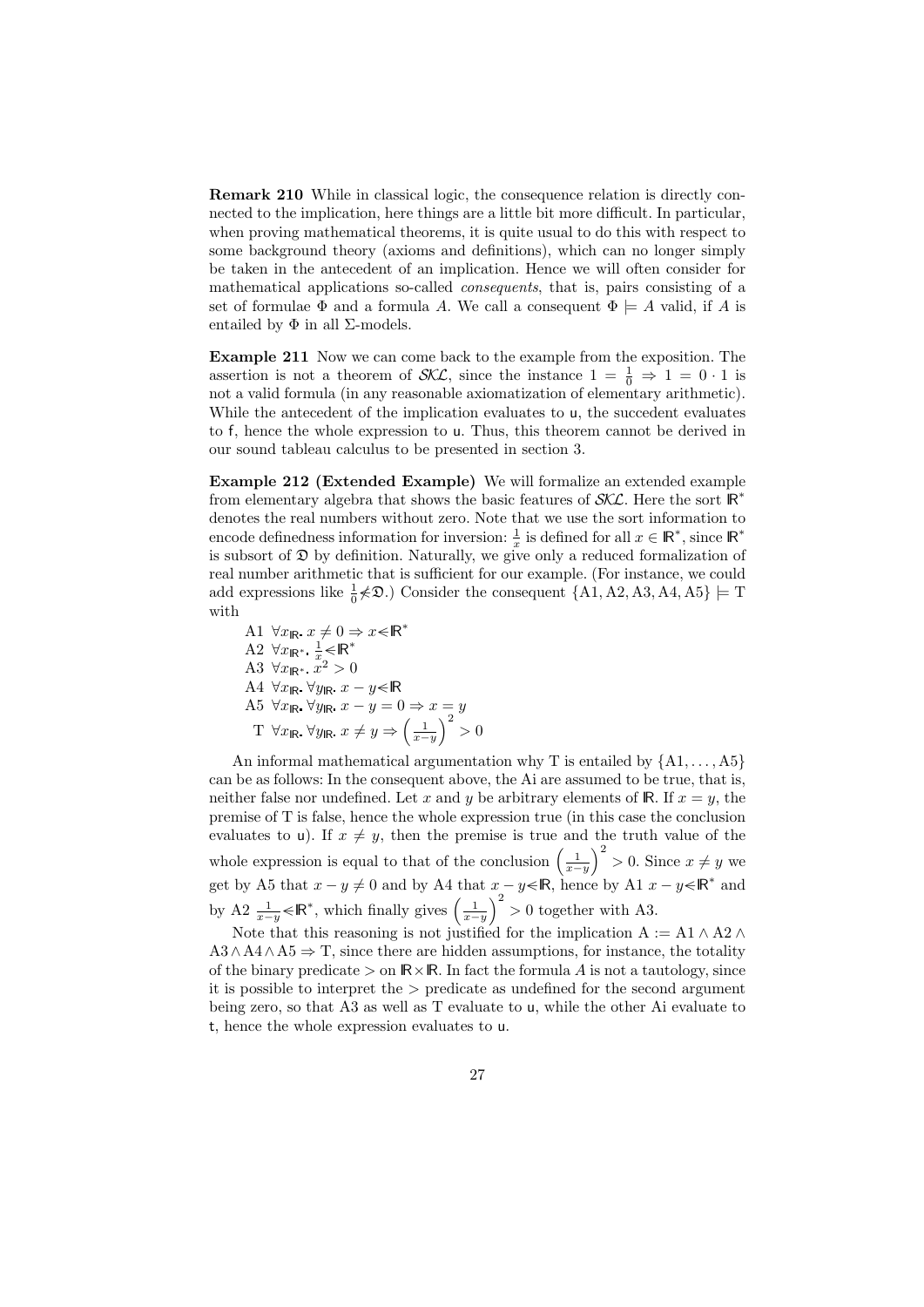#### 2.2 Relativization into Truth-Functional Logic

In this section we show that we can always systematically transform  $\mathcal{SKL}$  formulae to formulae in an unsorted truth-functional three-valued logic  $K^3$  in a way that respects the semantics. However, we will see that this formulation will lose much of the conciseness of the presentation and enlarge the search spaces involved with automatic theorem proving.

At first glance it may seem that  $\mathcal{SKL}$  is only a sorted variant of a three-valued instance of the truth functional many-valued logics that were very thoroughly investigated by Carnielli, Hähnle, Baaz and Fermüller [BF92,Car87,Car91,Häh92]. However, since all instances of this framework are truth-functional, that is, the denotations of the connectives and quantifiers only depend on the truth values of (certain instances of) their arguments, even unsorted Kleene logic does not fit into this paradigm, since quantification excludes the undefined element. In  $\mathcal{SKL}$  we solve the problem with the quantification by postulating a sort  $\mathfrak D$  of all defined individuals, which is a supersort of all other sorts. Therefore the relativization mapping not only considers sort information, it also has to care about definedness aspects in quantification.

Informally  $K^3$ -formulae are just first-order formulae (with the additional unary connective !). While the three-valued semantics of the connectives is just that given in definition 26, the semantics of the quantifier uses unrestricted instantiation, that is,

$$
\mathcal{I}_{\varphi}(\forall x \; A) := \forall (\{\mathcal{I}_{\varphi,[a/x]}(A) \; \big| \; a \in \mathcal{A}\})
$$

**Definition 213 (Relativization)** We define transformations  $\mathbb{R}^{\mathcal{S}}$  and  $\mathbb{R}^{\mathcal{D}}$ , that map  $\mathcal{SKL}$ -sentences to unsorted  $\mathcal{SKL}$ -sentences and further into  $\mathbf{K}^3$ -sentences.  $\mathbb{R}^{\mathcal{S}}$  is the identity on terms and atoms, homomorphic on connectives, and

$$
\Re^{\mathcal{S}}(\forall x_S \ \Phi) := \forall x_{\mathfrak{D}} \ S(x) \Rightarrow \Re^{\mathcal{S}}(\Phi)
$$

Note that in order for these sentences to make sense in unsorted  $\mathcal{SKL}$  we have to extend the set of predicate symbols by unary predicates S for all sort symbols  $S \in$  $S^*$ . Furthermore, for any of these new predicates we need the axiom:  $\forall x_{\mathfrak{D}}$  ! $S(x)$ . The set of all these axioms is denoted by  $\mathbb{R}^{\mathcal{S}}(\Sigma)$ .

We define  $\mathbb{R}^{\mathfrak{D}}$  to be the identity (only dropping the sort references from the variables) on terms and proper atoms and

$$
- \Re^{\mathfrak{D}}(t \in \mathfrak{D}) = \mathfrak{D}(t)
$$

$$
- \Re^{\mathfrak{D}}(\forall x_{\mathfrak{D}} \ A) = \forall x \ \mathfrak{D}(x) \Rightarrow \Re^{\mathfrak{D}}(A)
$$

Just as above we have to extend the set of predicate symbols by a unary predicate  $\mathfrak{D}$  and need a set  $\mathfrak{R}^{\mathfrak{D}}(\Sigma)$  of signature axioms, which contains the axioms

$$
\forall x_1, \ldots, x_n \ P^n(x_1, \ldots, x_n) \lor \neg P^n(x_1, \ldots, x_n) \Rightarrow (\mathfrak{D}(x_1) \land \ldots \land \mathfrak{D}(x_n)) \forall x_1, \ldots, x_n \ \mathfrak{D}(f(x_1, \ldots, x_n)) \Rightarrow (\mathfrak{D}(x_1) \land \ldots \land \mathfrak{D}(x_n))
$$

for any predicate symbol  $P \in \mathcal{P}^n$  and for any function symbol  $f \in \mathcal{F}^n$ , together with the axiom

$$
\forall x \ \mathfrak{D}(x) \lor \neg \mathfrak{D}(x)
$$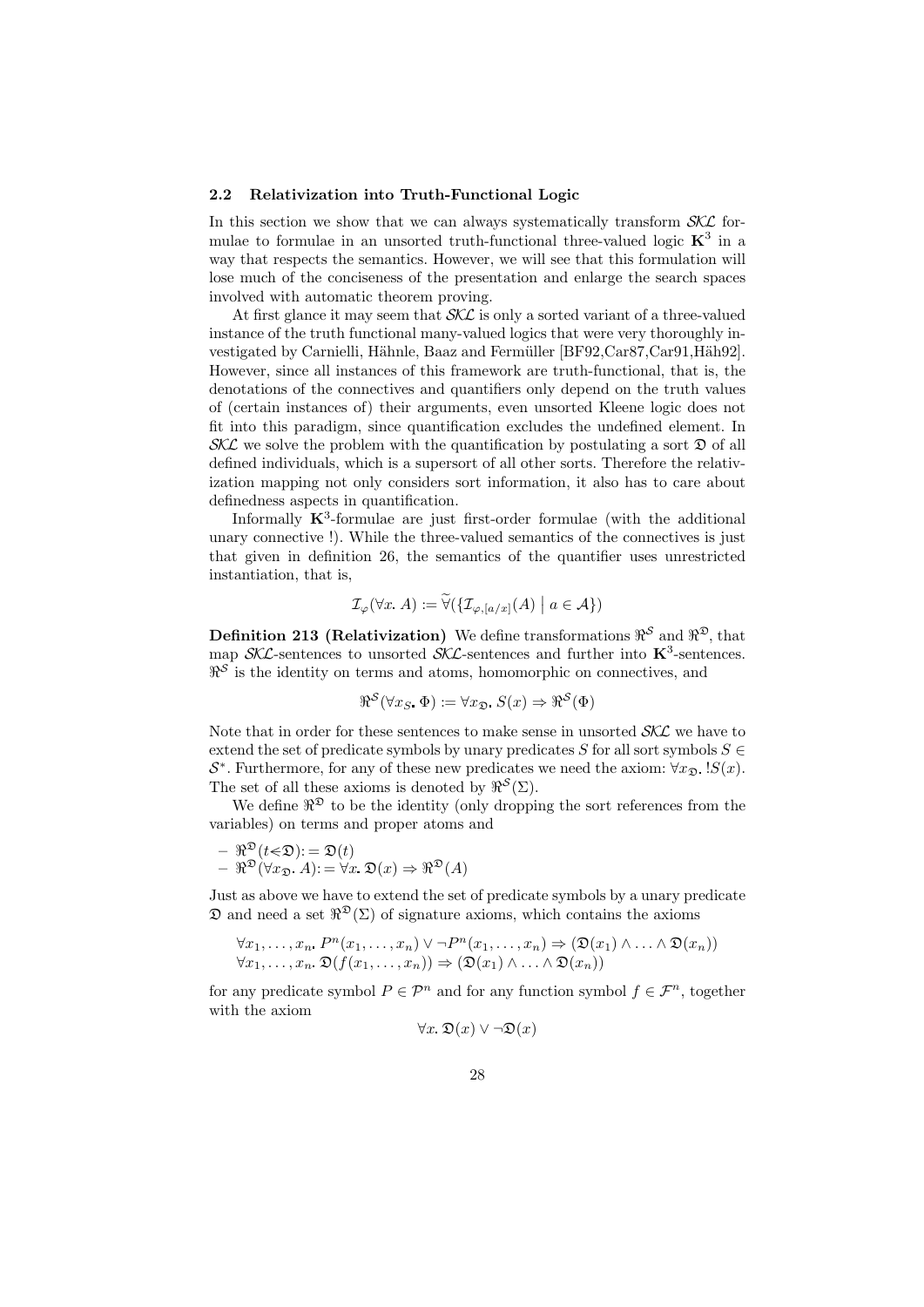These axioms axiomatize the  $\mathcal{SKL}$  notion of definedness in  $\mathbf{K}^3$ . In particular the last axiom states that the predicate  $\mathfrak D$  is two-valued, in contrast to all other sort predicates which are strict and thus three-valued. The other axioms force all functions and predicates to be interpreted strictly with respect to the D predicate.

**Theorem 214 (Sort Theorem)** Let  $\Phi$  be a set of sentences, then the following statements are equivalent

- 1.  $\Phi$  has a  $\Sigma$ -model.
- 2.  $\mathbb{R}^{\mathcal{S}}(\Phi)$  has a  $\Sigma \cup \mathcal{S}^*$ -model that satisfies  $\mathbb{R}^{\mathcal{S}}(\Sigma)$ .
- 3.  $\mathbb{R}^{\mathfrak{D}} \circ \mathbb{R}^{\mathcal{S}}(\Phi)$  has a  $\mathbf{K}^3$ -model that satisfies  $\mathbb{R}^{\mathfrak{D}}(\Sigma \cup \mathcal{S}^*) \cup \mathbb{R}^{\mathfrak{D}}(\mathbb{R}^{\mathcal{S}}(\Sigma)).$

**Proof:** We will only show the equivalence of 2. and 3. since the equivalence of 1. and 2. can be proven with the same methods. Therefore we can restrict our proof to unsorted  $\mathcal{SKL}$ , where  $\mathcal{S}^* = \emptyset$ 

Let  $\mathcal{M} := (\mathcal{A}, \mathcal{I})$  be a  $\Sigma$ -model for  $\Phi$ , then we construct a  $\mathbf{K}^3$ -model  $\mathcal{M}^3 =$  $(\mathcal{A}^3, \mathcal{I}^3)$  for  $\mathfrak{R}^{\mathfrak{D}}(\Phi)$ . Let  $\mathcal{A}^3 := \mathcal{A}, \mathcal{I}^3(f) := \mathcal{I}(f)$  and  $\mathcal{I}^3(P) := \mathcal{I}(P)$  where f is a function symbol and  $P$  is a predicate symbol or the sort  $\mathfrak{D}$ . Clearly, we have  $\mathcal{M}^3 \models^{K^3} \Re^{\mathfrak{D}}(\Sigma)$ , since M is a  $\Sigma$ -model, where all functions are strict and the carrier A, defined as the image of  $\mathcal{I}^3(\mathfrak{D})$ , is nonempty.

Furthermore let  $\varphi$  be a  $\Sigma$ -assignment and  $\mathcal{M} \models_{\varphi} \Phi$ , then we show by structural induction that  $\mathcal{I}^3_{\varphi}(\Re^{\mathfrak{D}}(\Phi)) = \mathcal{I}_{\varphi}(\Phi)$  and therefore  $\mathcal{M}^3 \models_{\varphi}^{\mathbf{K}^3} \Re^{\mathfrak{D}}(\Phi)$ . This claim is immediate for terms and proper atoms. For sort atoms we have

$$
\mathcal{I}_{\varphi}^{3}(\Re^{\mathfrak{D}}(t \leq \mathfrak{D})) = \mathcal{I}_{\varphi}^{3}(\mathfrak{D}(t)) = \mathcal{I}^{3}(\mathfrak{D})(\mathcal{I}_{\varphi}^{3}(t)) = \mathcal{I}(\mathfrak{D})(\mathcal{I}_{\varphi}(t)) = \mathcal{I}_{\varphi}(t \leq \mathfrak{D})
$$

thus we have  $\mathcal{I}^3_{\varphi}(\Re^{\mathfrak{D}}(A)) = \mathcal{I}_{\varphi}(A)$  for all atoms A. For quantified formulae we have

$$
\mathcal{I}_{\varphi}^{3}(\Re^{\mathfrak{D}}(\forall x_{\mathfrak{D}}\ \Psi))=\mathcal{I}_{\varphi}^{3}(\forall x\ \mathfrak{D}(x)\Rightarrow\Re^{\mathfrak{D}}(\Psi))=\widetilde{\forall}(\Theta^{3}),
$$

where  $\Theta^3 := \{ \mathcal{I}^3_{\psi}((\mathfrak{D}(x)) \Rightarrow \Re^{\mathfrak{D}}(\Psi)) \mid a \in \mathcal{A}^3 \}$  and  $\psi := \varphi, [a/x].$  On the other hand

$$
\mathcal{I}_{\varphi}(\forall x_{\mathfrak{D}} \ \Psi) = \forall \{\mathcal{I}_{\psi}(\Psi) \mid a \in \mathcal{A}\} = \forall(\Theta)
$$

Now  $\mathcal{I}^3_{\varphi}(\Re^{\mathfrak{D}}(\forall x_{\mathfrak{D}} \ \Psi)) = \mathcal{I}^3_{\varphi}(\forall x \ \mathfrak{D}(X) \Rightarrow \Re^{\mathfrak{D}}(\Psi))$  $=\forall (\{\mathcal{I}^3_{\varphi,[a/x]}(\mathfrak{D}(X) \Rightarrow \Re^{\mathfrak{D}}(\Psi)) \mid a \in \mathcal{A}^3 \}),$ 

so we have to consider the following cases for a. If  $a = \perp$ , then  $\mathcal{I}^3_\psi(\mathfrak{D}(x)) = \mathfrak{f}$ and therefore  $\mathcal{I}_{\psi}^3(\mathfrak{D}(x) \Rightarrow \Re^{\mathfrak{D}}(\Psi)) = \mathsf{t}$ . If  $a \neq \bot$ , then by inductive hypothesis  $\mathcal{I}^3_{\varphi}(\Re^{\mathfrak{D}}(\Psi)) = \mathcal{I}_{\varphi}(\Psi)$  and therefore  $\Theta^3 = \Theta \cup \{\mathsf{t}\}.$ 

$$
\begin{array}{ll}\n\mathcal{I}^3_{\varphi}(\Re^\mathfrak{D}(\forall x_\mathfrak{D}\ \Psi)) = \mathfrak{t} & \text{iff} \quad \Theta^3 = \Theta = \{\mathfrak{t}\} \text{ or } \emptyset & \text{iff} \quad \mathcal{I}^3_{\varphi}(\forall x_\mathfrak{D}\ \Psi) = \mathfrak{t} \\
\mathcal{I}^3_{\varphi}(\Re^\mathfrak{D}(\forall x_\mathfrak{D}\ \Psi)) = \mathfrak{u} & \text{iff} \quad \Theta^3 = \Theta = \{\mathfrak{u},\mathfrak{t}\} \text{ or } \{\mathfrak{u}\} & \text{iff} \quad \mathcal{I}^3_{\varphi}(\forall x_\mathfrak{D}\ \Psi) = \mathfrak{u} \\
\mathcal{I}^3_{\varphi}(\Re^\mathfrak{D}(\forall x_\mathfrak{D}\ \Psi)) = \mathfrak{f} & \text{iff} \quad \mathfrak{f} \in \Theta^3 = \Theta \cup \{\mathfrak{t}\} & \text{iff} \quad \mathcal{I}^3_{\varphi}(\forall x_\mathfrak{D}\ \Psi) = \mathfrak{f}\n\end{array}
$$

Since  $\mathbb{R}^{\mathfrak{D}}$  is homomorphic for connectives, we have completed the induction, thus  $\mathcal{M}^3 \models^{K^3} \Re^{\mathfrak{D}}(\Phi)$  and we have proven the necessitation direction of the theorem.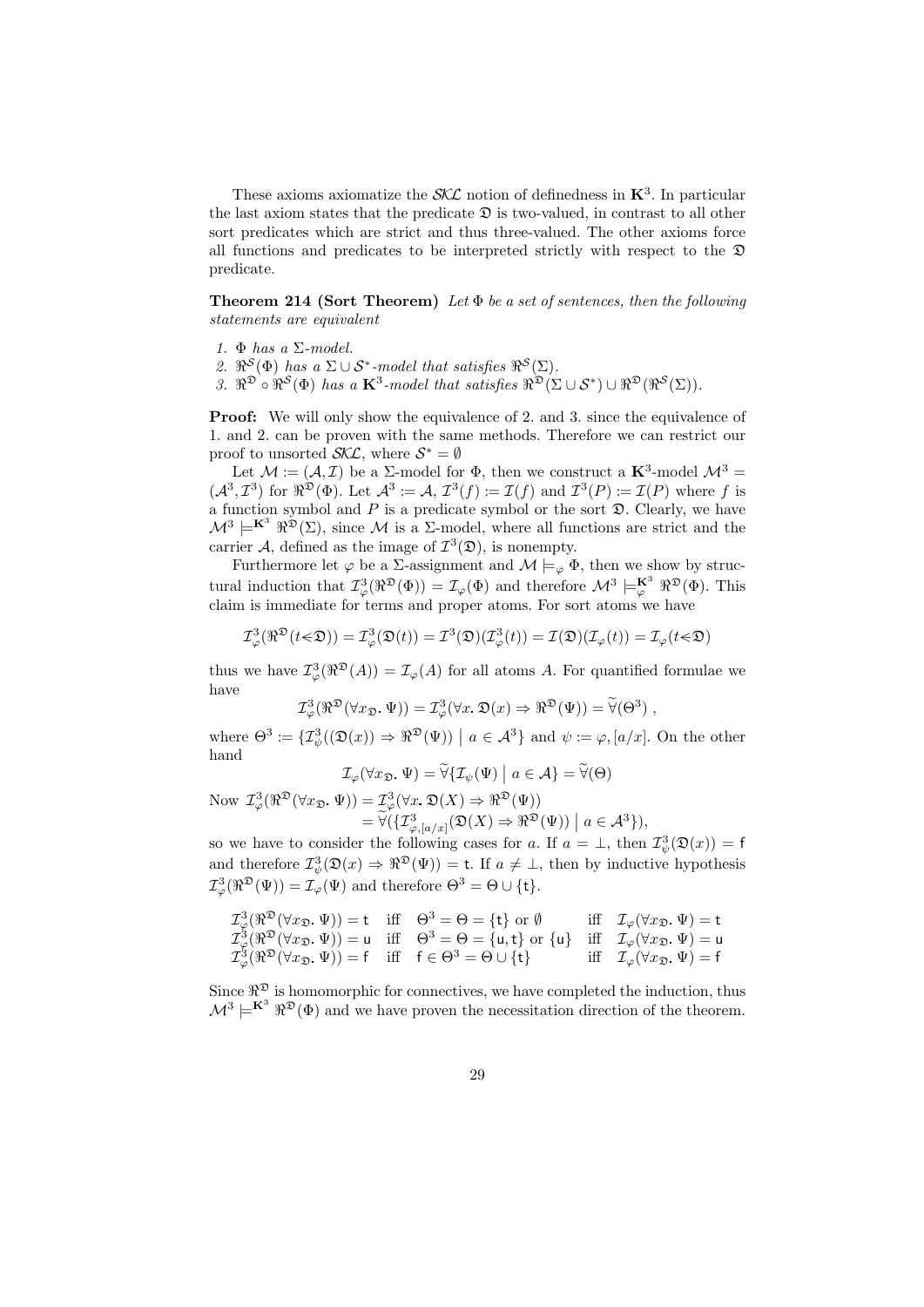For the proof of sufficiency let  $\mathcal{M}^3 := (\mathcal{A}^3, \mathcal{I}^3)$  be a  $\mathbf{K}^3$ -model, such that  $\mathcal{M}^3 \models \Re^{\mathfrak{D}}(\Phi) \cup \Re^{\mathfrak{D}}(\Sigma)$ , note that in our case  $\Re^{\mathfrak{D}} \circ \Re^{\mathcal{S}} = \Re^{\mathfrak{D}}$ . Let

$$
\mathcal{A} := \{ a \in \mathcal{A}^3 \mid \mathcal{I}^3(\mathfrak{D})(a) = \mathsf{t} \} \quad \text{and} \quad \mathcal{A}_\perp := \{ a \in \mathcal{A}^3 \mid \mathcal{I}^3(\mathfrak{D})(a) = \mathsf{f} \}
$$

then  $\mathcal{A}^3 = \mathcal{A} \cup \mathcal{A}_1$ , since  $\forall x \ \mathfrak{D}(x) \vee \neg \mathfrak{D}(x) \in \mathbb{R}^{\mathfrak{D}}(\Sigma)$ . If  $\mathcal{A}_1 = \emptyset$ , then it is easy to construct a strict  $\Sigma$ -algebra from  $(\mathcal{A}^3, \mathcal{I}^3)$  by extending  $\mathcal{A}^3$  with  $\bot$  and interpreting each function and predicate with the strict extension of its  $\mathcal{I}^3$  value. So in the following we will assume that  $\mathcal{A}_{\perp}$  is nonempty. Now let  $\pi: \mathcal{A}^3 \longrightarrow \mathcal{A}^{\perp}$ be a function that is the identity on A and  $\pi(a) = \perp$  for all  $a \in A_{\perp}$ . As  $\mathcal{M}^3 \models \Re^{\mathfrak{D}}(\Sigma)$ , we know that  $\mathcal{I}^3(f)(a_1,\ldots,a_n) \in \mathcal{A}_{\bot}$  if one  $a_i \in \mathcal{A}_{\bot}$ , so the following definition is well-defined.

$$
\mathcal{I}(f)(\pi(a_1),\ldots,\pi(a_n)) := \pi(\mathcal{I}^3(f)(a_1,\ldots,a_n))
$$

Now we will see that  $\mathcal{I}_{\pi \circ \varphi}(t) = \pi(\mathcal{I}_{\varphi}^3(t))$  for all well-formed  $\mathcal{SKL}$  terms t and assignments  $\varphi$  into  $\mathcal{M}^3$ .

1. 
$$
\mathcal{I}_{\pi \circ \varphi}(x) = \pi \circ \varphi(x) = \pi(\mathcal{I}_{\varphi}^{3}(x)).
$$
  
\n2.  $\mathcal{I}_{\pi \circ \varphi}(c) = \mathcal{I}(c) = \pi(\mathcal{I}_{\varphi}^{3}(c)) = \pi(\mathcal{I}_{\varphi}^{3}(c)).$   
\n3.  $\mathcal{I}_{\pi \circ \varphi}(f(t^{1}, \ldots, t^{n})) = \mathcal{I}(f)(\mathcal{I}_{\pi \circ \varphi}(t^{1}), \ldots, \mathcal{I}_{\pi \circ \varphi}(t^{n}))$   
\n $= \mathcal{I}(f)(\pi(\mathcal{I}_{\varphi}^{3}(t^{1})), \ldots, \pi(\mathcal{I}_{\varphi}^{3}(t^{n})))$   
\n $= \pi(\mathcal{I}_{\varphi}^{3}(f)(\mathcal{I}_{\varphi}^{3}(t^{1}), \ldots, \mathcal{I}_{\varphi}^{3}(t^{n})))$   
\n $= \pi(\mathcal{I}_{\varphi}^{3}(f(t^{1}, \ldots, t^{n})))$ 

Similarly the definition

$$
\mathcal{I}(p)(\pi(a_1),\ldots,\pi(a_n)) := \mathcal{I}^3(p)(a_1,\ldots,a_n)
$$

is well-defined, because  $\mathcal{M}^3 \models \Re^{\mathfrak{D}}(\Sigma)$  and gives us  $\mathcal{I}_{\pi \circ \varphi}(A) = \mathcal{I}^3(\Re^{\mathfrak{D}}(A))$  for all atoms A. From this, we obtain the general result  $\mathcal{I}_{\pi\circ\varphi}(\Phi) = \mathcal{I}^3_{\varphi}(\Re^{\mathfrak{D}}(\Phi))$ by treating quantified formulae by a case analysis just as in the necessitation direction. In particular we have  $\mathcal{I}_{\pi \circ \varphi}(\Phi) = \mathsf{t}$ , iff  $\mathcal{I}^3_{\varphi}(\Phi) = \mathsf{t}$  and therefore  $\mathcal{M} \models \Phi$ , whenever  $\mathcal{M}^3 \models \Re^{\mathfrak{D}}(\Phi)$ .  $\Box$ 

Corollary 215 Let  $\Phi$  be a set of sentences and A be a sentence, then the following are equivalent

- 1.  $\Phi \models A$  in all  $\Sigma$ -models.
- 2.  $\mathbb{R}^{\mathcal{S}}(\Phi) \cup \mathbb{R}^{\mathcal{S}}(\Sigma) \models \mathbb{R}^{\mathcal{S}}(A)$  in all unsorted  $\Sigma \cup \mathcal{S}^*$ -models.
- 3.  $\mathbb{R}^{\mathfrak{D}} \circ \mathbb{R}^{\mathcal{S}}(\Phi) \cup \mathbb{R}^{\mathfrak{D}}(\Sigma \cup \mathcal{S}^*) \cup \mathbb{R}^{\mathfrak{D}}(\mathbb{R}^{\mathcal{S}}(\Sigma)) \models \mathbb{R}^{\mathfrak{D}} \circ \mathbb{R}^{\mathcal{S}}(A)$  in all  $\mathbf{K}^3\text{-models}.$

As a consequence of the sort theorem, the standard operationalization for many-valued logics [BF92,Car87,Car91,Häh92] can be utilized to mechanize strong sorted Kleene logic and in fact the system of Lucio-Carrasco and Gavilanes-Franco [LCGF89] can be seen as a standard many-valued tableau operationalization [Häh92,BFZ93] of the relativization of  $\mathcal{SKL}$ . However, as the extended example shows, we can do better by using sorted methods, since relativization expands the size and number of input formulae and furthermore expands the search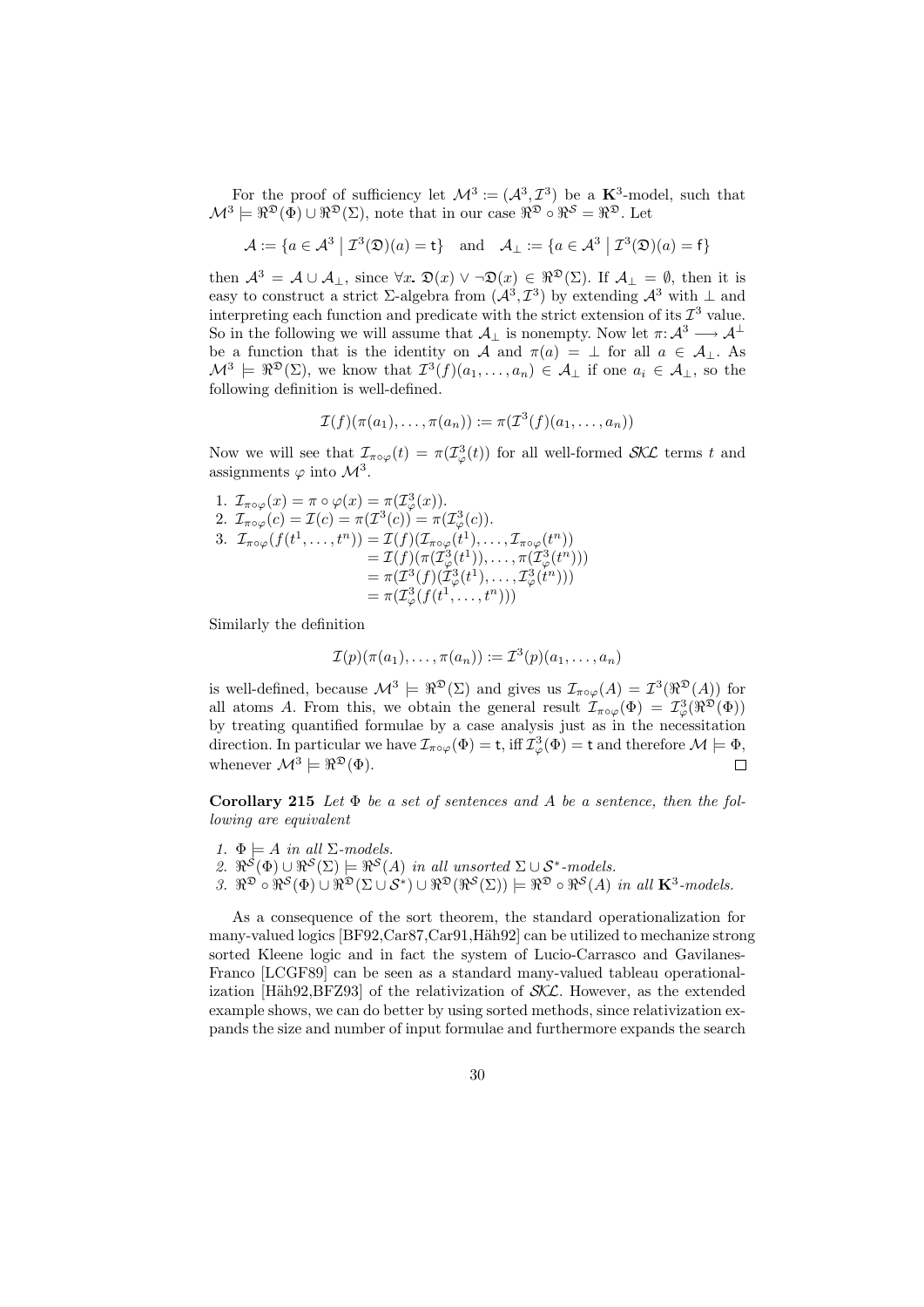spaces involved in automatic theorem proving by building up many meaningless branches. Note that already the formulation of  $\mathcal{SKL}$  where we only have the required sort  $\mathfrak D$  is much more concise than the relativized version. Furthermore we will see that the theory of definedness is treated goal-driven by the  $T P F$  calculus (cf. section 3). Thus the  $T\mathcal{P}\mathcal{F}$  calculus is closer to informal practice than the relativization in this respect.

#### Example 216 (continuing 212)

The relativization  $\mathbb{R}^S \circ \mathbb{R}^{\mathfrak{D}}$  of the SKL-consequent  $\{A1, A2, A3, A4, A5\} \models T$  is the  $\mathbf{K}^3$ -consequent  $\{R1, R2, R3, R4, R5, R^{\mathsf{IR}}, R^{\mathsf{IR}^*}, R^=, R^>, R^-, R^+, R^2, \mathfrak{D}^i\} \models RT$ with the following relativized formulae:

R1 
$$
\forall x. \mathfrak{D}(x) \Rightarrow (\mathbb{R}(x) \Rightarrow (x \neq 0 \Rightarrow \mathbb{R}^*(x)))
$$
  
\nR2  $\forall x. \mathfrak{D}(x) \Rightarrow (\mathbb{R}^*(x) \Rightarrow \mathbb{R}^*(\frac{1}{x}))$   
\nR3  $\forall x. \mathfrak{D}(x) \Rightarrow (\mathbb{R}^*(x) \Rightarrow x^2 > 0)$   
\nR4  $\forall x. \mathfrak{D}(x) \Rightarrow (\mathbb{R}(x) \Rightarrow (\forall y. \mathfrak{D}(y) \Rightarrow (\mathbb{R}(y) \Rightarrow \mathbb{R}(x - y))))$   
\nR5  $\forall x. \mathfrak{D}(x) \Rightarrow (\mathbb{R}(x) \Rightarrow (\forall y. \mathfrak{D}(y) \Rightarrow (\mathbb{R}(y) \Rightarrow (x - y = 0 \Rightarrow x = y))))$   
\nRT  $\forall x. \mathfrak{D}(x) \Rightarrow (\mathbb{R}(x) \Rightarrow (\forall y. \mathfrak{D}(y) \Rightarrow (\mathbb{R}(y) \Rightarrow (x \neq y \Rightarrow (\frac{1}{x-y})^2 > 0))))$ 

The set of signature axioms  $\mathbb{R}^{\mathfrak{D}}(\Sigma \cup \mathcal{S}^*) \cup \mathbb{R}^{\mathfrak{D}}(\mathbb{R}^{\mathcal{S}}(\Sigma))$  is the following set of  $\mathbf{K}^3$ -formulae:

 $R^{IR} \forall x \ \mathfrak{D}(x) \Rightarrow IR(x)$  $R^{IR^*}$   $\forall x \ \mathfrak{D}(x) \Rightarrow \mathsf{IR}^*(x)$  $R = \forall x, y \ (x = y \lor x \neq y) \Rightarrow \mathfrak{D}(x) \land \mathfrak{D}(y)$ R<sup>></sup> ∀x, y (x > y  $\lor$  x  $\not\geq$  y)  $\Rightarrow$   $\mathfrak{D}(x) \land \mathfrak{D}(y)$  $R^{-} \forall x, y \, \mathfrak{D}(x - y) \Rightarrow \mathfrak{D}(x) \wedge \mathfrak{D}(y)$  $R' \forall x \ \mathfrak{D}(\frac{1}{x}) \Rightarrow \mathfrak{D}(x)$  $\mathbb{R}^2 \forall x \ \mathfrak{D}(\mathring{x}^2) \Rightarrow \mathfrak{D}(x)$  $\mathfrak{D}^!$   $\forall x \ \mathfrak{D}(x) \vee \neg \mathfrak{D}(x)$ 

## 2.3 Model Existence

In this subsection we introduce an important tool for proving the completeness of calculi. The importance of model existence theorems lies in the fact that they abstract over the model theoretic part of various completeness proofs. Such theorems were first introduced by Smullyan (who calls them unifying principles) in [Smu63,Smu68] based on work by Hintikka and Beth.

Definition 217 Let  $\nabla$  be a class of sets.

- 1.  $\nabla$  is called *closed under subsets*, iff for all sets S and T the following condition holds: if  $S \subset T$  and  $T \in \nabla$ , then  $S \in \nabla$ .
- 2.  $\nabla$  is called *compact*, iff for every set S the following condition holds:  $S \in \nabla$ , iff every finite subset of S is a member of  $\nabla$ .

**Lemma 218** If  $\nabla$  is compact, then  $\nabla$  is closed under subsets.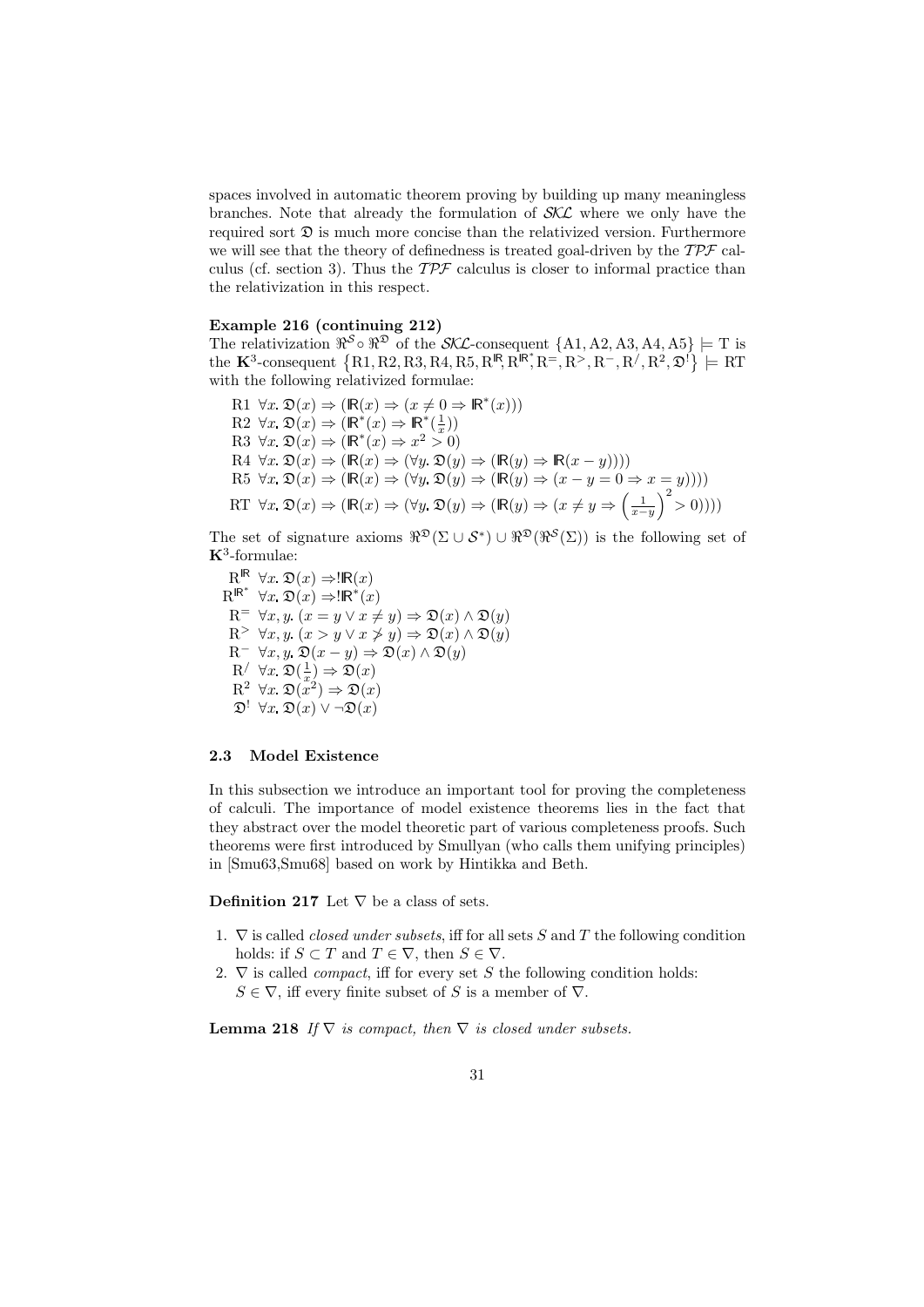**Proof:** Suppose  $S \subset T$  and  $T \in \nabla$ . Every finite subset A of S is a finite subset of T, and since  $\nabla$  is compact, we know that  $A \in \nabla$ . Thus  $S \in \nabla$ .  $\Box$ 

**Definition 219 (Labeled Formula)** We will call a pair  $A^{\alpha}$ , where A is an SKL-formula and  $\alpha \in \{\text{f}, \text{u}, \text{t}\}\$ a labeled formula. We say that a  $\Sigma$ -assignment  $\varphi$  satisfies a set  $\Phi$  of labeled formulae in a strict  $\Sigma$ -algebra  $\mathcal{M} = (\mathcal{A}, \mathcal{I})$ , if  $\mathcal{I}_{\varphi}(A) = \alpha$  for all  $A^{\alpha} \in \Phi$ .

In the following we will use  $\Phi * A$  as an abbreviation for  $\Phi \cup \{A\}$  in order to increase the legibility.

Definition 220 (Abstract Consistency Class) A class  $\nabla$  of sets of labeled formulae is called an *abstract consistency class*, iff it is closed under subsets, and for all sets  $\Phi \in \nabla$  the following conditions hold:

- 1. If A is atomic, then  $A^{\alpha} \in \Phi$  for at most one  $\alpha \in \{\mathsf{f}, \mathsf{u}, \mathsf{t}\}\)$ , furthermore for all terms t the literal  $(t \leq \mathfrak{D})^{\mathsf{u}}$  is not in  $\Phi$ .
- 2. If  $(\neg A)^{\alpha} \in \Phi$ , then  $\Phi * A^{\beta} \in \nabla$ , where  $\beta = \mathsf{t}$ , if  $\alpha = \mathsf{f}$ ;  $\beta = \mathsf{f}$ , if  $\alpha = \mathsf{t}$ ; and  $\beta = u$  else.
- 3. If  $(!A)^{t} \in \Phi$ , then  $\Phi * A^{\gamma} \in \nabla$  for some  $\gamma \in \{\text{t},\text{f}\};$  if  $(!A)^{f} \in \Phi$ , then  $\Phi * A^{\mathsf{u}} \in \nabla$ .  $(!A)^{\mathsf{u}}$  is not in any  $\Phi \in \nabla$ .
- 4. If  $(A \vee B)^{\alpha} \in \Phi$ , then
	- $\alpha = t$ )  $\Phi * A^t \in \nabla$  or  $\Phi * B^t \in \nabla$ .
	- $\alpha = \mathsf{u}$ )  $\Phi \cup \{A^{\mathsf{f}}, B^{\mathsf{u}}\} \in \nabla$ , or  $\Phi \cup \{A^{\mathsf{u}}, B^{\mathsf{f}}\} \in \nabla$ , or  $\Phi \cup \{A^{\mathsf{u}}, B^{\mathsf{u}}\} \in \nabla$ .  $\alpha = f$ )  $\Phi \cup \{A^f, B^f\} \in \nabla$
- 5. If  $\forall x_S \ A \in \Phi$ , then
	- $\alpha = t$ ) for any term t,  $\Phi * ([t/x_S]A)^t \in \nabla$  or  $\Phi * (t \in S)^\alpha \in \nabla$  for some  $\alpha \in \{\mathsf{f},\mathsf{u}\}.$
	- $\alpha = u$ ) for any term t, and any constant c that does not occur,  $\Phi \cup \{([c/x_S]A)^{\mathsf{u}},(c\in S)^{\mathsf{t}},\mathcal{A}\}\in \nabla$ , where  $\mathcal{A}$  is  $([t/x_S]A)^{\mathsf{t}}$  or  $([t/x_S]A)^{\mathsf{u}}$  or  $(t\in S)$ <sup>f</sup> or  $(t\in S)$ <sup>u</sup>.
	- $\alpha = f$ )  $\Phi \cup \{([c/x]A)^f, (c \in S)^t\} \in \nabla$ , for each constant c that does not occur in Φ.

6. If  $A^{\gamma} \in \Phi$  with  $\gamma \in \{\text{f},\text{t}\},\$  then  $\Phi * (t \in \mathfrak{D})^{\mathsf{t}} \in \nabla$ , for all subterms t of A.

7. If  $(t\in S)^{\mathsf{u}} \in \Phi$ , then  $\Phi * (t \in \mathfrak{D})^{\mathsf{f}} \in \nabla$ .

## Theorem 221

For each abstract consistency class  $\nabla$  there exists an abstract consistency class  $\nabla'$  such that  $\nabla \subset \nabla'$ , and  $\nabla'$  is compact.

**Proof:** (following [And86]) Let  $\nabla' := {\Phi \mid \text{every finite subset of } \Phi \text{ is in } \nabla}$ . To see that  $\nabla \subset \nabla'$ , suppose that  $\Phi \in \nabla$ .  $\nabla$  is closed under subsets, so every finite subset of  $\Phi$  is in  $\nabla$ , and thus  $\Phi \in \nabla'$ .

Next let us show that  $\nabla'$  is compact. Suppose  $\Phi \in \nabla'$  and  $\Psi$  is an arbitrary finite subset of  $\Phi$ . By definition of  $\nabla'$  all finite subsets of  $\Psi$  are in  $\nabla$ , and therefore  $\Psi \in \nabla'$ . Thus all finite subsets of  $\Phi$  are in  $\nabla'$  whenever  $\Psi$  is in  $\nabla'$ . On the other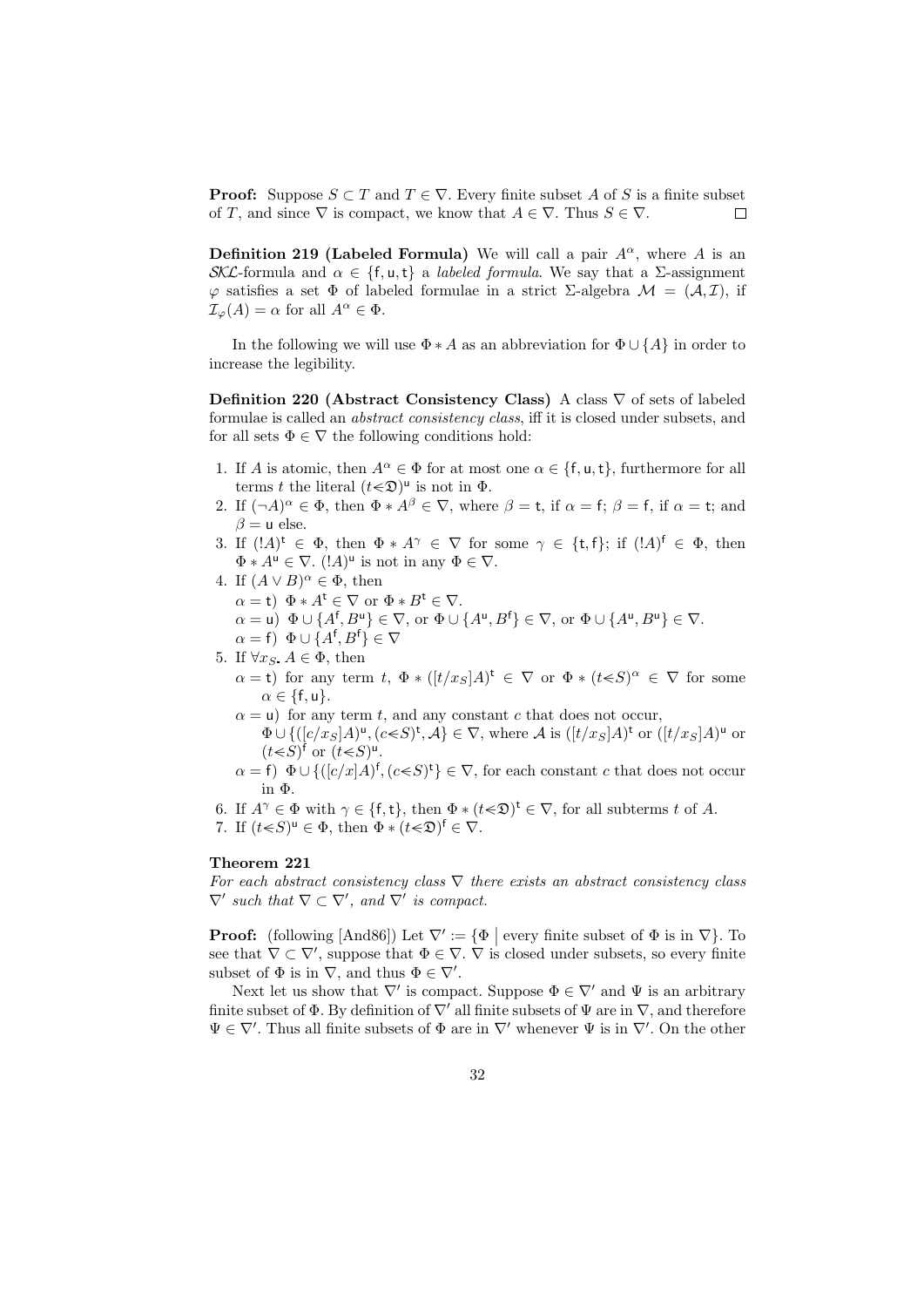hand, suppose all finite subsets of  $\Psi$  are in  $\nabla'$ . Then by the definition of  $\nabla'$  the finite subsets of  $\Psi$  are also in  $\nabla$ , so  $\Phi \in \nabla'$ . Thus  $\nabla'$  is compact.

Finally we show that  $\nabla'$  is an abstract consistency class. By lemma 218 it is closed under subsets. Of the conditions for the abstract consistency class we will only explicitly present the first two cases, since the proofs of the others are analogous. Let  $\Phi \in \nabla'$  be given arbitrarily.

Suppose there is an atom A, such that  $\{A^{\alpha}, A^{\beta}\}\subseteq \Phi$  for  $\alpha \neq \beta$ . By the definition of  $\nabla'$  we get  $\{A^{\alpha}, A^{\beta}\}\in \nabla$  contradicting 220(1).

Let  $(\neg A)^{\alpha} \in \Phi$ , and  $\Psi$  be any finite subset of  $\Phi * A^{\beta}$  (where  $\alpha$  and  $\beta$  are as in 220(2)) and let  $\Theta := (\Psi \setminus \{A^{\beta}\}) * (\neg A)^{\alpha}$ .  $\Theta$  is a finite subset of  $\Phi$ , so  $\Theta \in \nabla$ . Since  $\nabla$  is an abstract consistency class and  $(\neg A)^{\alpha} \in \Theta$ , we get  $\Theta * A^{\beta} \in \nabla$ . We know that  $\Psi \subset \Theta * A^{\beta}$ , and  $\nabla$  is closed under subsets, so  $\Psi \in \nabla$ . Thus every finite subset  $\Psi$  of  $\Phi * A^{\beta}$  is in  $\nabla$ , therefore by definition  $\Phi * A^{\beta} \in \nabla'$ .

Definition 222 ( $\Sigma$ -Hintikka Set) Let  $\nabla$  be an abstract consistency class and  $\Phi \in \nabla$ . Then  $\mathcal{H} \in \nabla$  is called a  $\nabla$ -extension of  $\Phi$ , iff  $\Phi \subset \mathcal{H}$ . A set  $\mathcal{H}$  is called *maximal in*  $\nabla$ , iff for each formula  $D \in \nabla$  such that  $\mathcal{H} * D \in \nabla$ , we already have  $D \in \mathcal{H}$ . A set  $\mathcal{H} \in \nabla$  is called a  $\Sigma$ -Hintikka set for  $\nabla$  and  $\Phi$ , iff  $\mathcal{H}$  is maximal in  $\nabla$  and  $\Phi \subset \mathcal{H}$ .

We now give some technical properties of Σ-Hintikka sets that are useful for manipulating formulae.

**Theorem 223** If  $\nabla$  is an abstract consistency class, and H is maximal in  $\nabla$ . then the following statements hold:

- 1. If A is a proposition, then  $A^{\alpha} \in \mathcal{H}$  for at most one  $\alpha \in \{\text{f}, \text{u}, \text{t}\}\$ . Furthermore  $(t $\leq$  2)<sup>u</sup> ∉ H for all t.$
- 2. If  $(\neg A)^{\alpha} \in \mathcal{H}$ , then  $A^{\beta} \in \mathcal{H}$ , where  $\beta = \mathsf{t}$ , if  $\alpha = \mathsf{f}$ ;  $\beta = \mathsf{f}$ , if  $\alpha = \mathsf{t}$ ; and  $\beta = u$  else.
- 3. If  $(1A)^{\alpha} \in \mathcal{H}$ , then either  $\alpha = \mathsf{t}$  and  $A^{\gamma} \in \mathcal{H}$  for  $\gamma \in \{\mathsf{f},\mathsf{t}\}$  or  $\alpha = \mathsf{f}$  and  $A^{\mathsf{u}} \in \mathcal{H}$ . In particular, there is no formula B, such that  $(!B)^{\mathsf{u}} \in \mathcal{H}$ .
- 4. If  $(A \vee B)^{\alpha} \in \mathcal{H}$ , then
	- $\alpha = t$ )  $A^t \in \mathcal{H}$  or  $B^t \in \mathcal{H}$ .
	- $\alpha = \mathsf{u}$ )  $A^\mathsf{f}, B^\mathsf{u} \in \mathcal{H}$ , or  $A^\mathsf{u}, B^\mathsf{f} \in \mathcal{H}$ , or  $A^\mathsf{u}, B^\mathsf{u} \in \mathcal{H}$ .
- $\alpha = \mathsf{f}$ )  $A^{\mathsf{f}}, B^{\mathsf{f}} \in \mathcal{H}$
- 5. If  $\forall x_S \ A \in \mathcal{H}$ , then
	- $\alpha = t$ ) for any term t,  $[t/x_S]A^t \in \mathcal{H}$  or  $(t \in S)^\alpha \in \mathcal{H}$  for some  $\alpha \in \{\text{f}, \text{u}\}.$
	- $\alpha = \mathsf{u}$ ) for any term t, there is a term s, with  $\Phi \cup \{([s/x_S]A)^{\mathsf{u}}, (s \in S)^{\mathsf{t}}, A\} \in$  $\mathcal{H}, \text{ where } \mathcal{A} \in \{([t/x_S]A)^{\mathsf{t}}, ([t/x_S]A)^{\mathsf{u}}, (t \in S)^{\mathsf{f}}\}.$
	- $\alpha = \mathsf{f}$ ) there is a term t, such that  $([t/x]A)^{\mathsf{f}}$ ,  $(t \leq S)^{\mathsf{t}} \in \mathcal{H}$ .
- 6. If  $A^{\gamma} \in \mathcal{H}$  with  $\gamma \in \{\text{t}, \text{f}\}\$ , then  $(t \in \mathfrak{D})^{\text{t}} \in \mathcal{H}$ , for all subterms t of A.
- 7. If  $(t\in S)^{\mathsf{u}} \in \mathcal{H}$ , then  $(t\in \mathfrak{D})^{\mathsf{f}} \in \mathcal{H}$ .

**Proof:** We prove the first assertion by induction on the structure of A. If A is atomic, then the assertion is a simple consequence of 220(1).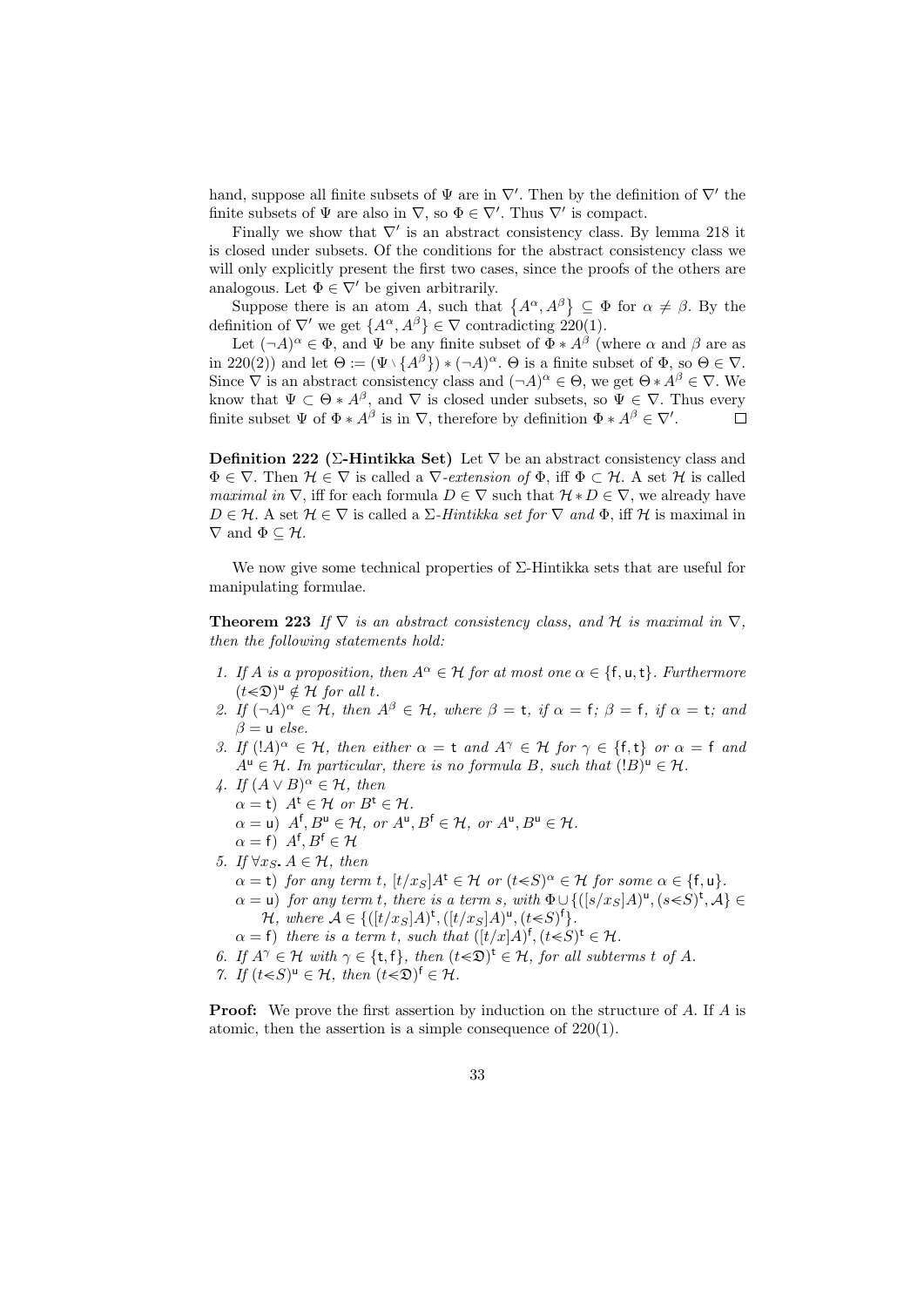Let  $A = \neg B$  and  $A^f$ ,  $A^t$  be in H. By 220(2) we have  $B^f$ ,  $B^t \in \mathcal{H}$  contradicting the induction hypothesis. The remaining cases can be shown analogously, so we have proven the first assertion.

The rest of the assertions are all of the same form, and have analogous proofs, therefore we only prove the second. If  $(\neg A)^f \in \mathcal{H}$ , then  $\mathcal{H} * A^t \in \nabla$  ( $\nabla$  is an abstract consistency class). The maximality of  $H$  now gives the assertion.  $\Box$ 

**Lemma 224 (Hintikka Lemma)** If  $\nabla$  is an abstract consistency class and H is maximal in  $\nabla$ , then there is an SKL-model M and a  $\Sigma$ -assignment  $\varphi$ , such that  $\varphi$  satisfies H in M.

**Proof:** We prove the assertion by constructing a model  $\mathcal{M} = (\mathcal{A}, \mathcal{I})$  for  $\mathcal{H}$ , which is derived from the ground term algebra.

Let  $\mathcal{T}_\perp$  be the set of closed well-formed terms together with  $\perp$ . In order to construct the carrier A, we have to identify all elements in  $\mathcal{T}_\perp$  that are undefined  $((t \in \mathfrak{D})^{\mathsf{f}} \in \mathcal{H})$  and identify them with  $\perp$ . Traditional proofs of the Hintikka-Lemma for total-function logics now define  $\mathcal{I}: \mathcal{F} \longrightarrow \mathcal{A}$  to be the identity map. However, this definition does not make  $\mathcal{I}(f)$  strict, since  $\mathcal{I}(f)(\perp) = f(\perp) \neq \perp$ . To repair this defect we take the carrier A to be the quotient of  $\mathcal{T}_\perp$  with respect to the equality theory  $=$ <sub>⊥</sub> induced by the set

$$
E_{\perp} = \{ t = \perp \perp \mid (t \in \mathfrak{D})^{\mathsf{f}} \in \mathcal{H} \} \cup \{ f^{k}(x_1, \ldots, \perp, \ldots, x_k) = \perp \mid f^{k} \in \Sigma^{k} \}
$$

of equations. Thus A is the set of equivalence classes  $[[t]]_{\perp} = \{s | E_{\perp} \models s =_{\perp} t\}.$ The function  $f_\perp: ([t_1]_\perp,\ldots,[t_1]_\perp) \mapsto [f(t_1,\ldots,t_n)]_\perp$  is a well-defined function, since  $=$ ⊥ is a congruence relation. We define  $\mathcal{I}(f) := f_{\perp}$  and note that the special construction of  $E_{\perp}$  entails the strictness of  $f_{\perp}$ .

For any finite set W of variables a  $\Sigma$ -assignment  $\varphi$  can be restricted to a substitution  $\varphi_W = \varphi|_W$ . A simple induction on the structure of a term t can be used to show that  $\mathcal{I}_{\varphi}(t) = \mathcal{I}_{\varphi_{\mathbf{Free}(t)}}(t)$ .

For  $P \in \mathcal{P}^n$  let  $\mathcal{I}(P) : \mathcal{A}^n \longrightarrow \{\mathsf{f}, \mathsf{u}, \mathsf{t}\}\$  with  $P_{\mathcal{H}}(\llbracket t^1 \rrbracket_\perp, \ldots, \llbracket t^n \rrbracket_\perp) = \alpha$ , iff  $P(t^1, \ldots, t^n)^\alpha \in \mathcal{H}$ . Clearly  $P_{\mathcal{H}}$  is a partial function (cf. 223.1), since the definition only depends on  $=$ <sub>⊥</sub>-equivalence classes. With the help of 223.6 it is easy to see that  $P_{\mathcal{H}}$  is a strict function. We can extend  $P_{\mathcal{H}}$  to a total strict function  $\mathcal{I}(P)$  by evaluating all remaining proper atoms with u and all remaining sort atoms with f. Thus sorts are everywhere defined (the value u is only obtained on  $\perp$ ) and the strictness of the predicates is preserved.

Clearly, this construction entails that for any atom  $A \in \mathcal{H}$  and any  $\Sigma$ assignment  $\varphi$  we have  $\mathcal{I}_{\varphi}(A) = \alpha$ , iff  $\mathcal{I}_{\varphi_{\mathbf{Free}(A)}}(A) \in \mathcal{H}$ . Now a simple induction on the number of connectives and quantifications, using the properties of 223 can be used to extend this property to arbitrary formulae. Thus we have  $\mathcal{I}_{\varphi}(A) = \alpha$ for all  $A^{\alpha} \in \mathcal{H}$ , if we take  $\varphi$  to be the identity.  $\Box$ 

We now come to the proof of the abstract extension lemma, which nearly immediately yields the model existence theorem.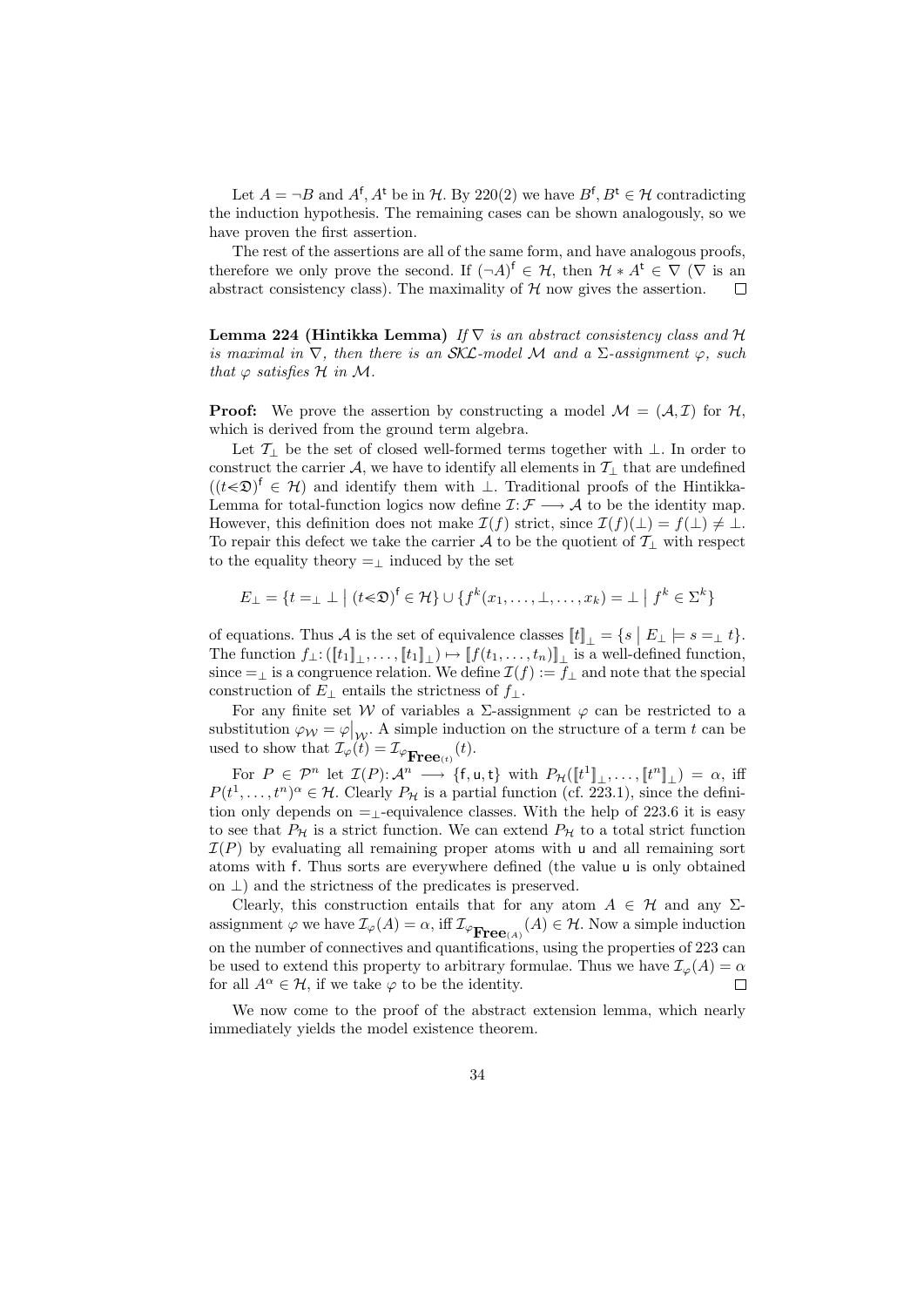Theorem 225 (Abstract Extension Lemma) Let  $\nabla$  be a compact abstract consistency class, and let  $H \in \nabla$  be a set of propositions. Then there exists a  $\Sigma$ -Hintikka set H for  $\nabla$  and H.

**Proof:** We will construct  $H$  by inductively constructing a sequence of sets  $\mathcal{H}^i$  and taking  $\mathcal{H} := \bigcup_{i \in \mathbb{N}} \mathcal{H}^i \in \nabla$ . We can arrange all labeled formulae in an infinite sequence  $C^1, C^2, \ldots$  For each  $n \in \mathbb{N}$  we inductively define a set  $\mathcal{H}^n$  of propositions by

- 1.  $\mathcal{H}^0 := \Phi$ .
- 2. If  $\mathcal{H}^n * C^n \notin \nabla$ , then  $\mathcal{H}^{n+1} := \mathcal{H}^n$ .
- 3. If  $\mathcal{H}^n * C^n \in \nabla$ , and  $C^n$  is of the form  $(\forall x_S \ A)^\alpha$  with  $\alpha \in \{\mathsf{f},\mathsf{u}\}\$ then  $\mathcal{H}^{n+1} := \mathcal{H}^n \cup \{C^n, [c^n/x]A^\alpha, (c \leq S)^{\dagger}\}.$
- 4.  $\mathcal{H}^{n+1} := \mathcal{H}^n * C^n$  else.

Let  $\mathcal{H} := \bigcup_{n \in \mathbb{N}} \mathcal{H}^n$ . Clearly each of the  $\mathcal{H}^n \in \nabla$ , and therefore  $\mathcal{H} \in \nabla$ , since  $\nabla$ is compact.

In order to prove the maximality of  $H$ , let A be an arbitrary proposition such that  $\mathcal{H} * A \in \nabla$ . We know that  $A = C^n$  for some  $n \in \mathbb{N}$ , so  $\mathcal{H}^n * A \subset \mathcal{H} * A \in \nabla$ and  $\mathcal{H}^n * A \in \nabla$ , since  $\nabla$  is closed under subsets. Hence by definition we know that  $A \in \mathcal{H}^{n+1}$ , and therefore  $A \in \mathcal{H}$ .  $\Box$ 

Corollary 226 (Model Existence) Let  $\Phi \in \nabla$  and  $\nabla$  be an abstract consistency class, then there is an SKL-model M and a  $\Sigma$ -assignment  $\varphi$ , such that  $\varphi$ satisfies  $\Phi$  in M.

**Proof:** Let  $\nabla'$  be the compact abstract consistency class of theorem 221 and let H be the maximal  $\nabla$ -extension of  $\Phi$  guaranteed by 225. Furthermore let M be the SKL-model, and  $\varphi$  the  $\Sigma$ -assignment for H guaranteed by 224. Then  $\varphi$ satisfies  $\Phi$  in  $\mathcal{M}$ , since  $\Phi \subseteq \mathcal{H}$ .  $\Box$ 

## 3 Tableau

Now we turn to the exposition of our tableau calculus. The case of standard tableaux for partial functions is a simple extension of first-order tableau methods to SKL. Therefore we will only concern ourselves with free variable tableaux.

While a labeled formula  $A^{\alpha}$  means that A has the truth value  $\alpha$ , we also make use of multi-indices as introduced by Hähnle and write  $A^{\alpha\beta}$  as an abbreviation for  $A^{\alpha} \vee A^{\beta}$ . (Normally, we do not have to consider three different truth values, since the corresponding formulae are tautological and cannot contribute to refutations.) As has been pointed out by Hähnle [Häh92], the use of multi-indices does not only offer a concise notation, but can drastically improve a calculus, when special rules for their treatment are introduced. In the following, we add corresponding rules for handling multi-indices, where one label is u. Although not necessary in principle, this treatment results in a significant improvement of the search complexity of the calculus, which can thereby be reduced to the complexity in the two-valued case. This relationship will be made formal in theorem 39.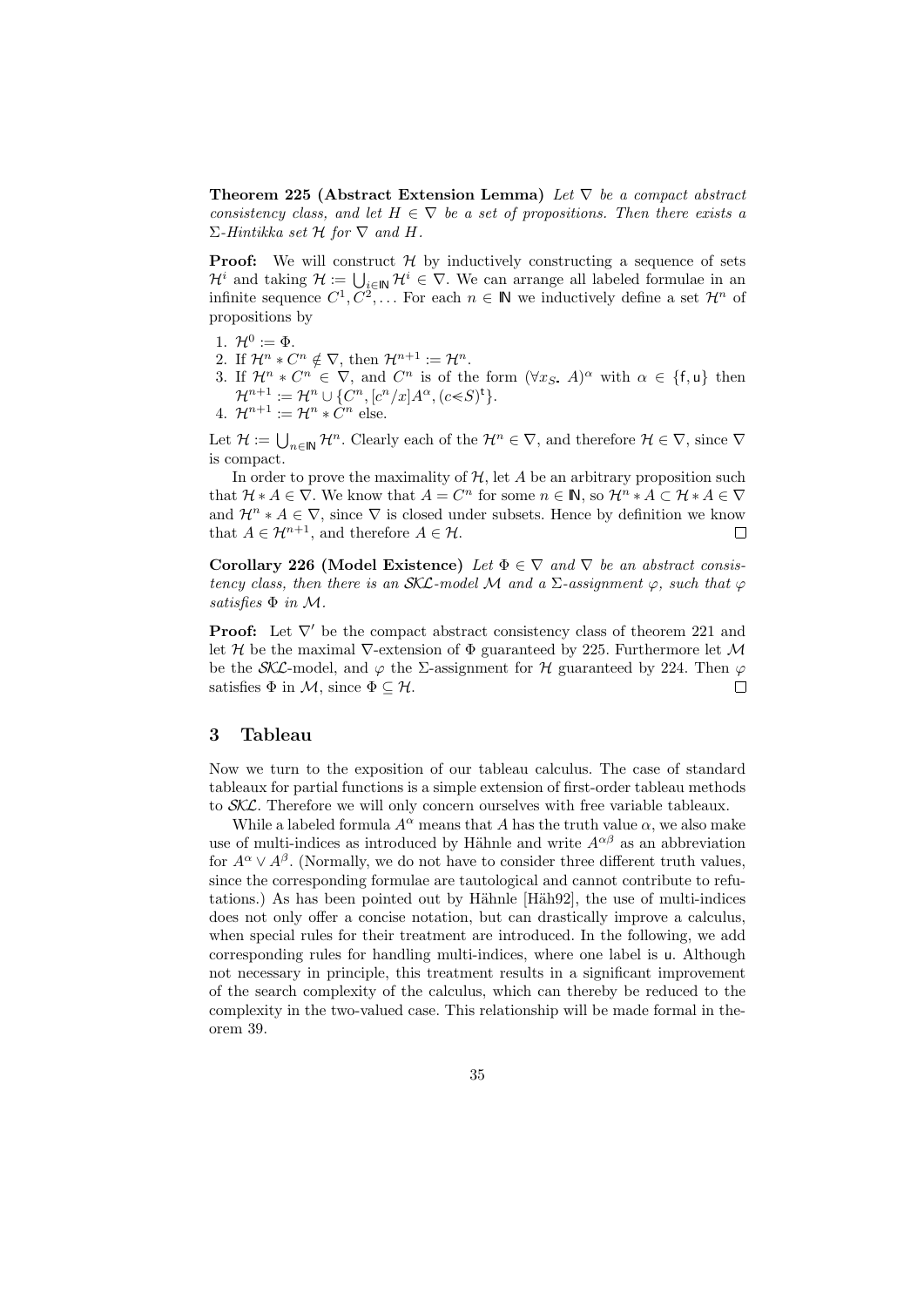Definition 31 (Tableau Rules) The tableau rules consist of the traditional tableau rules for the propositional connectives, augmented by the case of the label u.

$$
\begin{array}{ccc}\n(A \wedge B)^{\mathsf{t}} & (A \wedge B)^{\mathsf{u}} \\
A^{\mathsf{t}} & A^{\mathsf{u}\mathsf{t}} & A^{\mathsf{f}} \mid B^{\mathsf{f}} & A^{\mathsf{u}\mathsf{t}} \\
B^{\mathsf{t}} & B^{\mathsf{u}\mathsf{t}} & A^{\mathsf{u}} \mid B^{\mathsf{u}\mathsf{t}} & B^{\mathsf{u}\mathsf{t}} \\
A^{\mathsf{u}} \mid B^{\mathsf{u}} & B^{\mathsf{u}\mathsf{t}} & B^{\mathsf{u}\mathsf{t}}\n\end{array}
$$

Since we have special rules for the multi-indices ut and fu, we only need a splitting rule reflecting the definition of multi-indices as disjunctions for the remaining multi-index ft. Note that the multi-index fut gives rise to tautologies, which can never contribute to refutations.

$$
\frac{A^{\rm ft}}{A^{\rm f}\left|\right. A^{\rm t}}
$$

The negation rules and those for ! just flip the labels in the intuitive way.

$$
\frac{(\neg A)^{\mathsf{t}}}{A^{\mathsf{f}}} \qquad \qquad \frac{(\neg A)^{\mathsf{u}}}{A^{\mathsf{u}}} \qquad \qquad \frac{(\neg A)^{\mathsf{f}}}{A^{\mathsf{t}}} \qquad \qquad \frac{(\neg A)^{\mathsf{u}\mathsf{t}}}{A^{\mathsf{f}\mathsf{u}}} \qquad \qquad \frac{(\neg A)^{\mathsf{f}\mathsf{u}}}{A^{\mathsf{u}\mathsf{t}}}
$$

The ! rule for the u case closes the branch (we use an explicit symbol ∗ for that), since  $(!A)^u$  is unsatisfiable in  $\mathcal{SKL}$ .

$$
\frac{(\mathsf{!} A)^\mathsf{t}}{A^\mathsf{ft}} \qquad \qquad \frac{(\mathsf{!} A)^\mathsf{u}}{\ast} \qquad \qquad \frac{(\mathsf{!} A)^\mathsf{f}}{A^\mathsf{u}} \qquad \qquad \frac{(\mathsf{!} A)^\mathsf{ut}}{A^\mathsf{ft}} \qquad \qquad \frac{(\mathsf{!} A)^\mathsf{fu}}{A^\mathsf{u}}
$$

In order to simplify the presentation of the examples we also (redundantly) present the rules for disjunction.

$$
\begin{array}{c|c}\n(A \vee B)^{\mathsf{t}} & (A \vee B)^{\mathsf{u}} \\
\hline\nA^{\mathsf{t}} \mid B^{\mathsf{t}} & A^{\mathsf{f}\mathsf{u}} \\
B^{\mathsf{f}\mathsf{u}} & B^{\mathsf{f}} \\
A^{\mathsf{u}} \mid B^{\mathsf{u}}\n\end{array}\n\qquad\n\begin{array}{c}\n(A \vee B)^{\mathsf{f}} \\
\hline\nA^{\mathsf{f}} \\
B^{\mathsf{f}} \\
B^{\mathsf{f}}\n\end{array}\n\qquad\n\begin{array}{c}\n(A \vee B)^{\mathsf{u}\mathsf{t}} \\
\hline\nA^{\mathsf{u}\mathsf{t}} \mid B^{\mathsf{u}\mathsf{t}} \\
B^{\mathsf{f}\mathsf{u}} \\
B^{\mathsf{f}\mathsf{u}}\n\end{array}\n\qquad\n\begin{array}{c}\n(A \vee B)^{\mathsf{f}\mathsf{u}} \\
\hline\nA^{\mathsf{f}\mathsf{u}} \\
B^{\mathsf{f}\mathsf{u}}\n\end{array}
$$

The quantifier rules for the classical truth values and multi-indices are very similar to the standard rules<sup>2</sup>  $({x_S, y<sup>1</sup>, \ldots, y<sup>n</sup>}$  are the free variables of A and f is a new function symbol of arity  $n$ , with the exception that the sort of the Skolem function has to be specified. The rule for the case u has a mixed existential and universal character: for  $y<sub>S</sub>$  the value of A is undefined or true (that is there is no instance, which makes the formula false) and there is at least

<sup>&</sup>lt;sup>2</sup> We employ the liberalized  $\delta$ -rule of [HS94].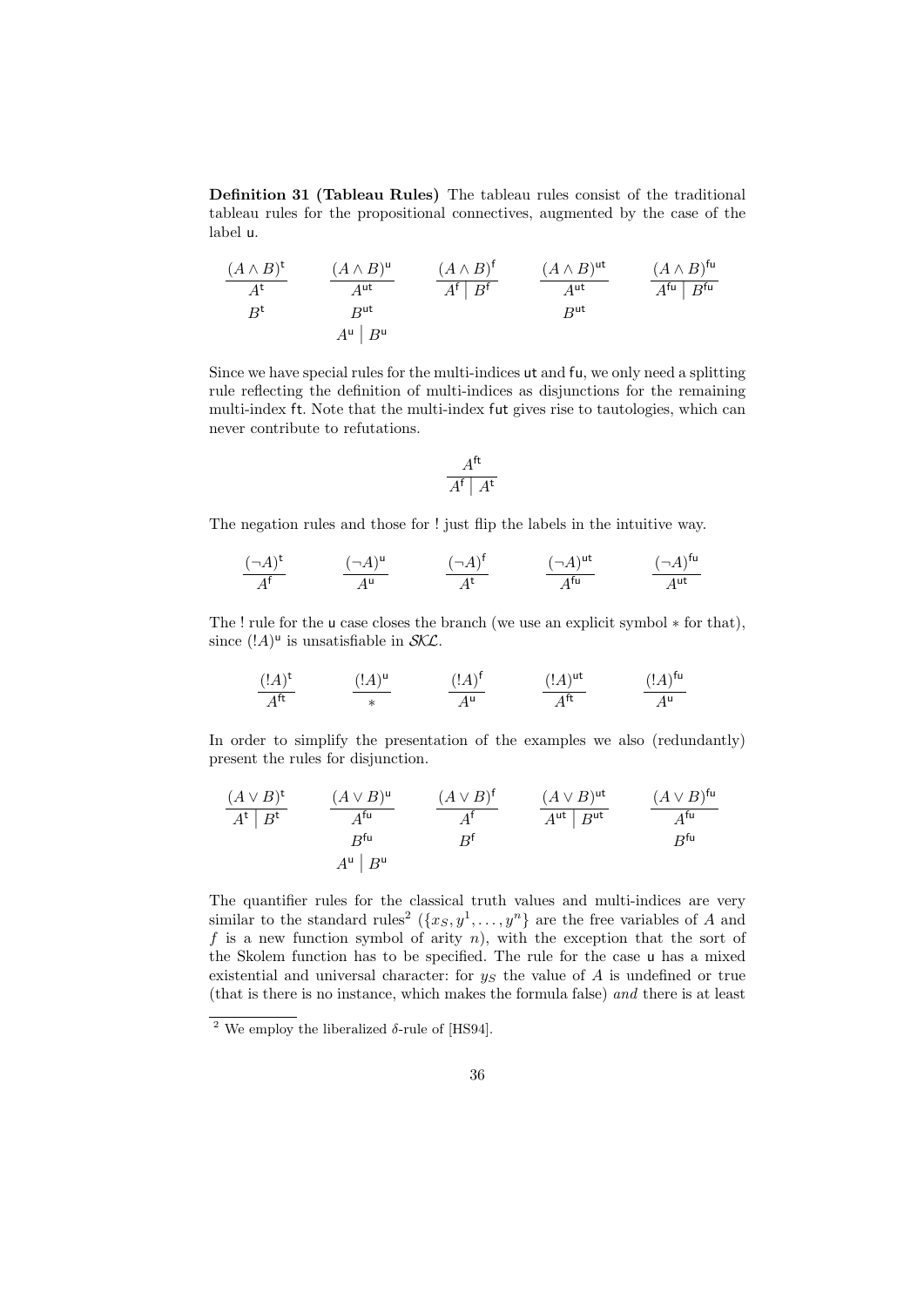one witness for the undefinedness.

$$
\frac{(\forall x_S A)^t}{[y_S/x_S]A^t} \qquad \frac{(\forall x_S A)^u}{[f(y^1, \dots, y^n)/x_S]A^u} \qquad \frac{(\forall x_S A)^f}{[f(y^1, \dots, y^n)/x_S]A^f}
$$
\n
$$
\frac{[y_S/x_S]A^{ut}}{(f(y^1, \dots, y^n) \leq S)^t}
$$
\n
$$
\frac{(\forall x_S A)^{ut}}{[y_S/x_S]A^{ut}} \qquad \frac{(\forall x_S A)^{tu}}{[f(y^1, \dots, y^n)/x_S]A^{tu}}
$$
\n
$$
\frac{(\forall x_S A)^{ut}}{[f(y^1, \dots, y^n) \leq S)^t}
$$
\n
$$
\frac{(\forall x_S A)^{tu}}{(f(y^1, \dots, y^n) \leq S)^t}
$$

The rules for connectives and quantifiers above can now be used to reduce complex labeled formulae to literals. Some sort literals can further be reduced, due to the fact that sorts are defined on all defined individuals and the predicate  $\mathfrak D$  is defined everywhere. (These rules have to be slightly generalized for multi-indices. We only display the interesting case.)

$$
\frac{(t<\mathfrak{D})^{\mathsf{u}}}{*} \qquad \qquad \frac{(t< S)^{\mathsf{u}}}{(t<\mathfrak{D})^{\mathsf{f}}}
$$

Now we only need tableau closure rules: The cut rule and the strict rule

$$
\begin{array}{ccc}\nA^{\alpha} & C^{\gamma} \\
B^{\beta} & \pi & (t \leq \mathfrak{D})^{\mathsf{f}} \\
\hline\n\ast \mid \mathfrak{X}(\sigma) & \pi & \pi \mid \mathfrak{X}(\sigma)\n\end{array}
$$

where  $\alpha \cap \beta = \emptyset$ ,  $\gamma \subseteq \{\text{ft}\}\$ , and  $\sigma = [t_1/x_{S_1}^1], \ldots, [t_n/x_{S_n}^n]$  is the most general unifier of A and B or the most general unifier of the term  $t$  and a subterm s of C. respectively. In both cases the *sort constraint*  $\mathcal{X}(\sigma) = ((t_1 \leq S_1) \land ... \land (t_n \leq S_n))$ <sup>fu</sup> insures the correctness (in terms of the sorts) of the instantiations. We have employed the notation of writing the substitution  $\sigma$  next to the tableau schema, to indicate that the whole tableau is instantiated by  $\sigma$  during the application of the rule.

A tableau is built up by constructing a tree with the tableau rules starting with an initial tree without branchings. We call a tableau *closed*, iff all of its branches end in ∗. Note that the disjunct ∗ in the succedent of the rules above is only needed, if the set of sort constraints is empty. Then this rule closes the branch without residuating.

Remark 32 We could also have used a generalization of the cut rule of the form

$$
\begin{array}{c}\nA^{\alpha} \\
B^{\beta} \\
\hline\nA^{\alpha \cap \beta} \mid \mathfrak{X}(\sigma)\n\end{array}
$$

where we employ the convention that  $A^{\emptyset} = *$ , since this corresponds to the empty disjunction, which is unsatisfiable. However, it is not straightforward to see in which cases this variant of the cut rule is more efficient.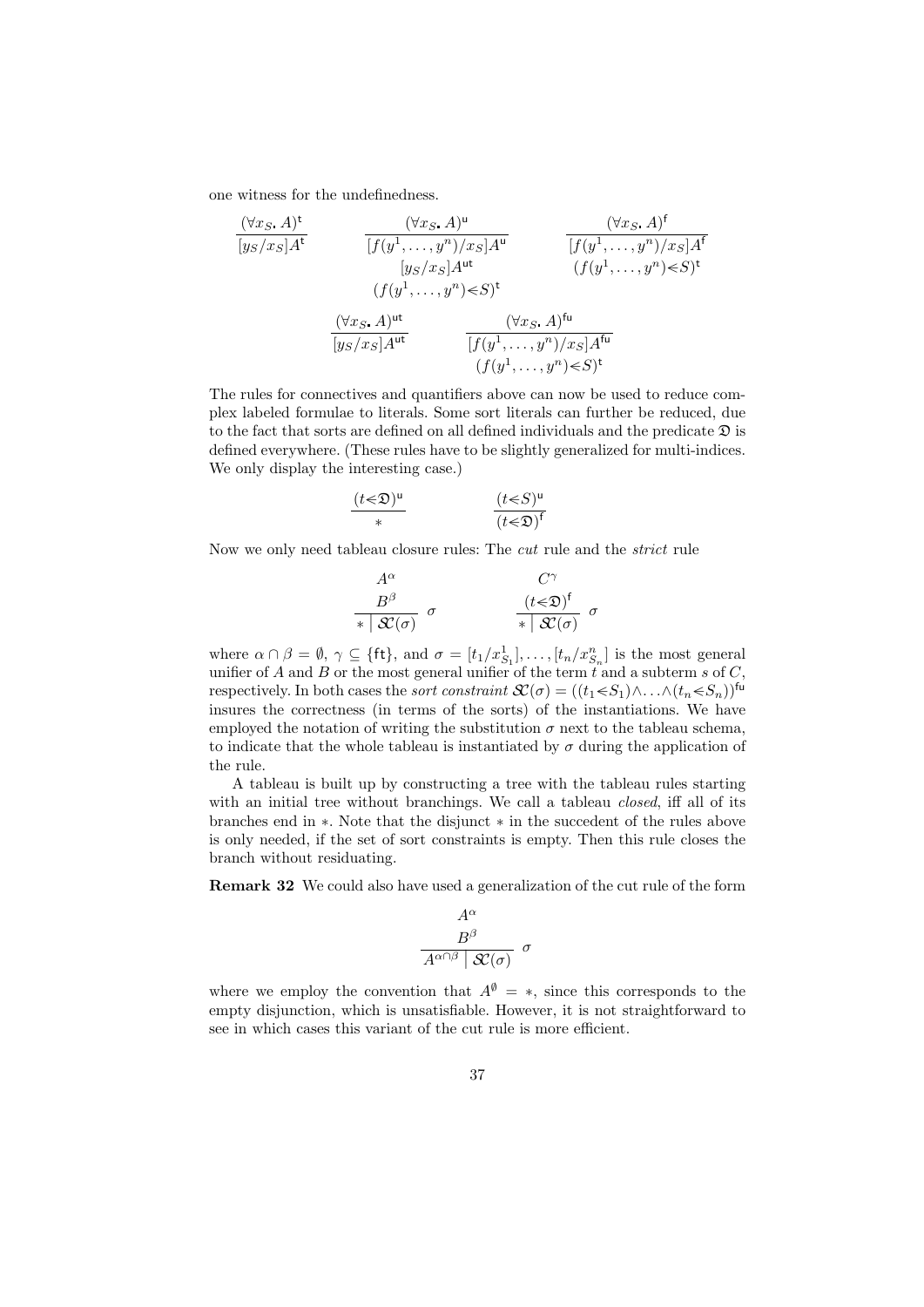Definition 33 (Tableau Proof) A tableau proof for a formula A is a closed tableau constructed from the initial tree consisting of the labelled formula  $A^{f_u}$ . A tableau proof for a consequent  $\Phi \models A$  is a closed tableau constructed from  $\Phi^{\mathsf{t}} \cup \{A^{\mathsf{fu}}\}.$ 

**Remark 34** The tableau proof of a consequent  $\Phi \models A$  essentially refutes the possibility that A can be undefined or false under the assumption of all formulae in  $\Phi$ . By the quartum non datur rule, we can then conclude that A is entailed by Φ.

#### 3.1 Soundness and Completeness

The soundness of the  $T P \mathcal{F}$  rules can be verified by a tedious recourse to the semantics of the quantifiers and connectives. Completeness is proven by the standard argument using the model existence theorem for  $\mathcal{SKL}$ . For this, we first have to prove a lifting theorem for  $T$ P $F$ 

**Theorem 35 (Tableau Lifting)** Let  $\Phi \models A$  be a consequent and  $\theta$  a substitution, then  $\Phi \models A$  has a closed TPF-tableau provided  $\theta(\Phi) \models \theta(A)$  has one.

**Proof:** Let  $\mathcal{T}_{\theta}$  be a closed tableau for  $\theta(\Phi) \models \theta(A)$ , the claim is proven by an induction on the construction of  $\mathcal{T}_{\theta}$  constructing a tableau T for  $\Phi \models A$  that is tableau-isomorphic to T. Concretely we have a tree-isomorphism  $\omega: \mathcal{T} \longrightarrow \mathcal{T}_{\theta}$ between  $\mathcal{T}_{\theta}$  and T that respects labels and is compatible with  $\theta$ , that is, for any node N in T with labeled formula  $A^{\alpha}$  we have  $\omega_{\mathcal{N}}(A) = \theta(A)$ .

This induction is straightforward for all  $T P \mathcal{F}$  rules except for the cut and the strict rules that residuate a sort constraint. In both cases, we can use a standard argument which we will only carry out for the cut case:  $\sigma$  is a most general unifier of  $\theta(A)$  and  $\theta(B)$  in  $\mathcal{T}_{\theta}$ , so  $\sigma \circ \theta$  unifies A and B in T. So there exists a most general unifier  $\rho$  of A and B, and a substitution  $\tau$  with  $\sigma \circ \theta = \tau \circ \rho$ . Now we have  $\tau(\mathcal{X}(\rho)) = \mathcal{X}(\tau \circ \rho) = \mathcal{X}(\sigma \circ \theta)$ , so we obtain the assertion by the inductive hypothesis for  $\rho(T)$  and  $\tau \circ \rho(T) = \sigma(T_{\theta})$ .  $\Box$ 

**Theorem 36 (Completeness)**  $\mathcal{TPF}$  is refutation complete, that is, if  $\Phi \models A$ is a valid consequent, then there is a closed tableau for  $\Phi^t \cup A^{fu}$ .

**Proof:** Completeness of  $T P \mathcal{F}$  can be proven using the model existence theorem 226 by verifying that the class  $\nabla$  of sets  $\Phi$  that do not have closed TPF tableaux is an abstract consistency class. This can be achieved with the usual techniques of e.g. [Fit90]: It is obvious that the  $T P \mathcal{F}$  rules for the connectives, quantifiers and sorts directly correspond the clauses of 220. We have treated the only case where this correspondence is nontrivial (the quantifier case) in the tableau lifting theorem above.  $\Box$ 

Example 37 (continuing 212) Taking the above example we give a proof for

$$
{A1, A2, A3, A4, A5} \models T
$$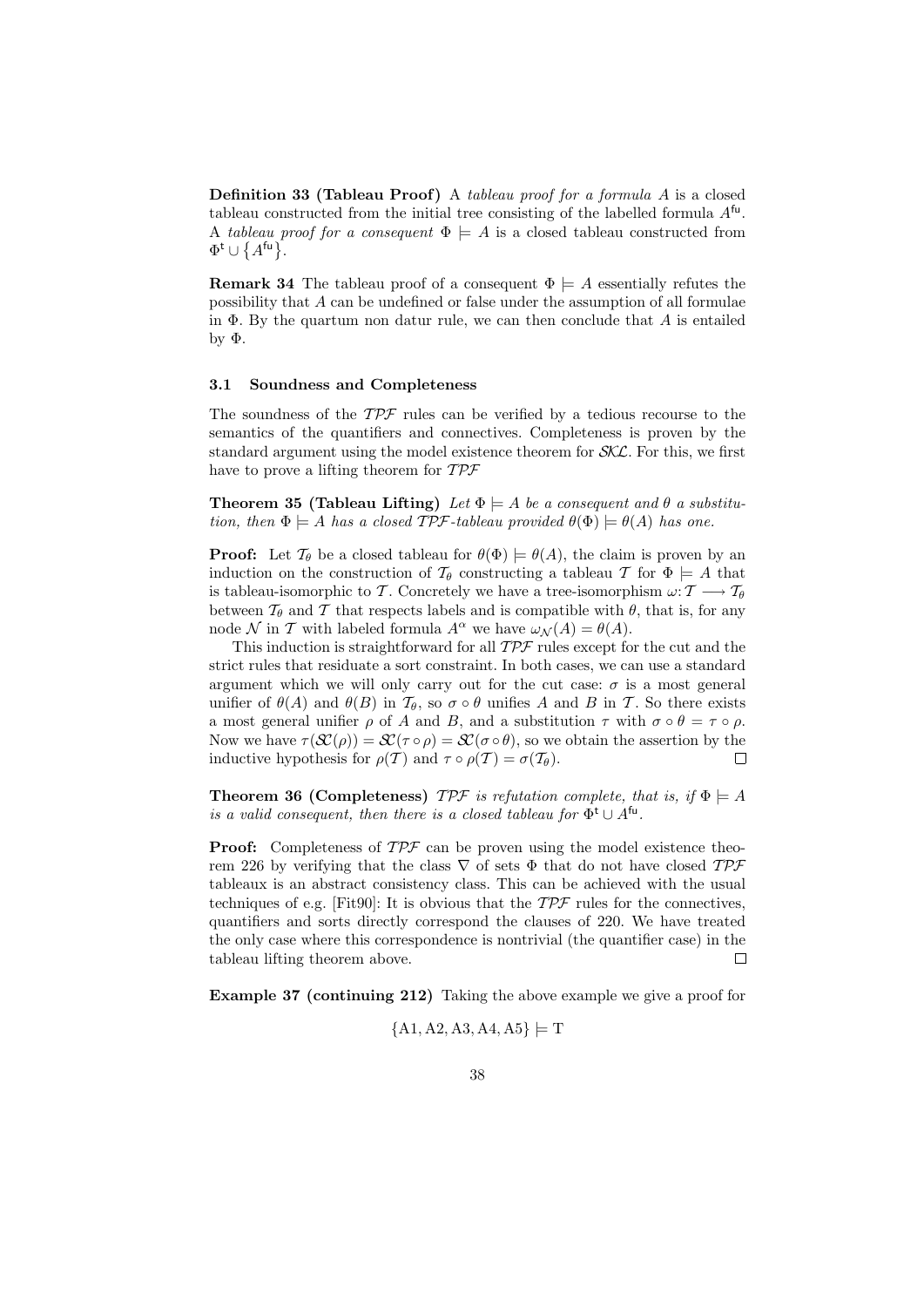using the above tableau rules. The proof is shown in figure 1. Applying the closure rule in the case of non-empty sort constraints, we omit the ∗ branch for simplicity reasons. Note that the unsorted unifiers  $[c - d/u_{\mathbb{R}}]$ ,  $[c/x_{\mathbb{R}}]$ , and  $\left[\frac{d}{y_{\text{IR}}}\right]$  have to be applied to the whole tableau. For display reasons, however, we only add the relevant formulae to the tableau instead of replacing them, that is, correctly (F8) has to replace (F3) and (F13) to replace (F9).

The tableau proof can roughly be divided into three different parts, first the representation of the problem, displayed above the first line, second some initial simplification by eliminating quantifiers and connectives displayed between the first and the second line, and third the final refutation, below the second line.

Remark 38 The proof in figure 1 shows an interesting feature, namely it corresponds in length and structure exactly to a proof of the theorem in classical two-valued logic. By replacing all truth-value sets fu by the truth value f you get the corresponding two-valued proof. This correspondence is due to the correspondence of the tableau rules  $R^{\alpha}$  and  $R^{\alpha}$  for  $\alpha \in \{\text{f},\text{t}\}\$  and  $R \in \{\wedge,\vee,\neg,\forall\}.$ In other words using rules for truth-value sets provides proofs as short as in the two-valued case. If, however, truth-value sets are not used, certain parts of the proofs must be duplicated. This relationship can only hold for so-called normal problems of course, that is, problems which do not contain any ! connective, since formulae containing a ! do not make any sense in classical two-valued logic.

Theorem 39 (Correspondence Theorem) Each tableau proof for a normal problem  $\Phi \models A$  in SKL can be isomorphically transformed into a tableau proof in FOL.

**Proof:** Let us prove the assumption by a case analysis on the rules applied in the proof. At a certain formula in the  $\mathcal{SKL}\text{-tableau}$ , its label set either contains the u value or not. If the formula does not contain u then it is labeled by t, by f, or by ft and will be treated by the same rule  $R^{\alpha}$  with  $R \in \{\wedge, \vee, \neg, \forall\}$ and  $\alpha \in \{\mathsf{f},\mathsf{t}\}\)$  or the splitting rule. Note the corresponding tableau rules are the same for  $FOL$  and  $SKL$ .

In the case that  $\alpha$  contains the truth value u, just eliminate u from the set. Since the initial problem formulation contains only the labels t and fu, for normal problems it inductively follows that no formula with the label u can occur in a tableau. The procedure of just eliminating the truth value u is correct, since for all connectives (with the exception of !, which may not occur in normal problems), all quantifier and all truth values we can verify that if  $R$  is a rule in  $SKL$  with a truth value set containing the truth value u, then a tableau rule of  $FOL$  can be constructed from R by eliminating the truth value u in the rule. For instance

$$
\begin{array}{ccc}\n(A \wedge B)^{\text{ut}} & & A^{\text{ut}} \\
A^{\text{ut}} & & \rightarrow & A^{\text{t}} \\
B^{\text{ut}} & & B^{\text{t}}\n\end{array}
$$

For the other cases check this relation in definition 31. This relation holds also for the tableau closure rule.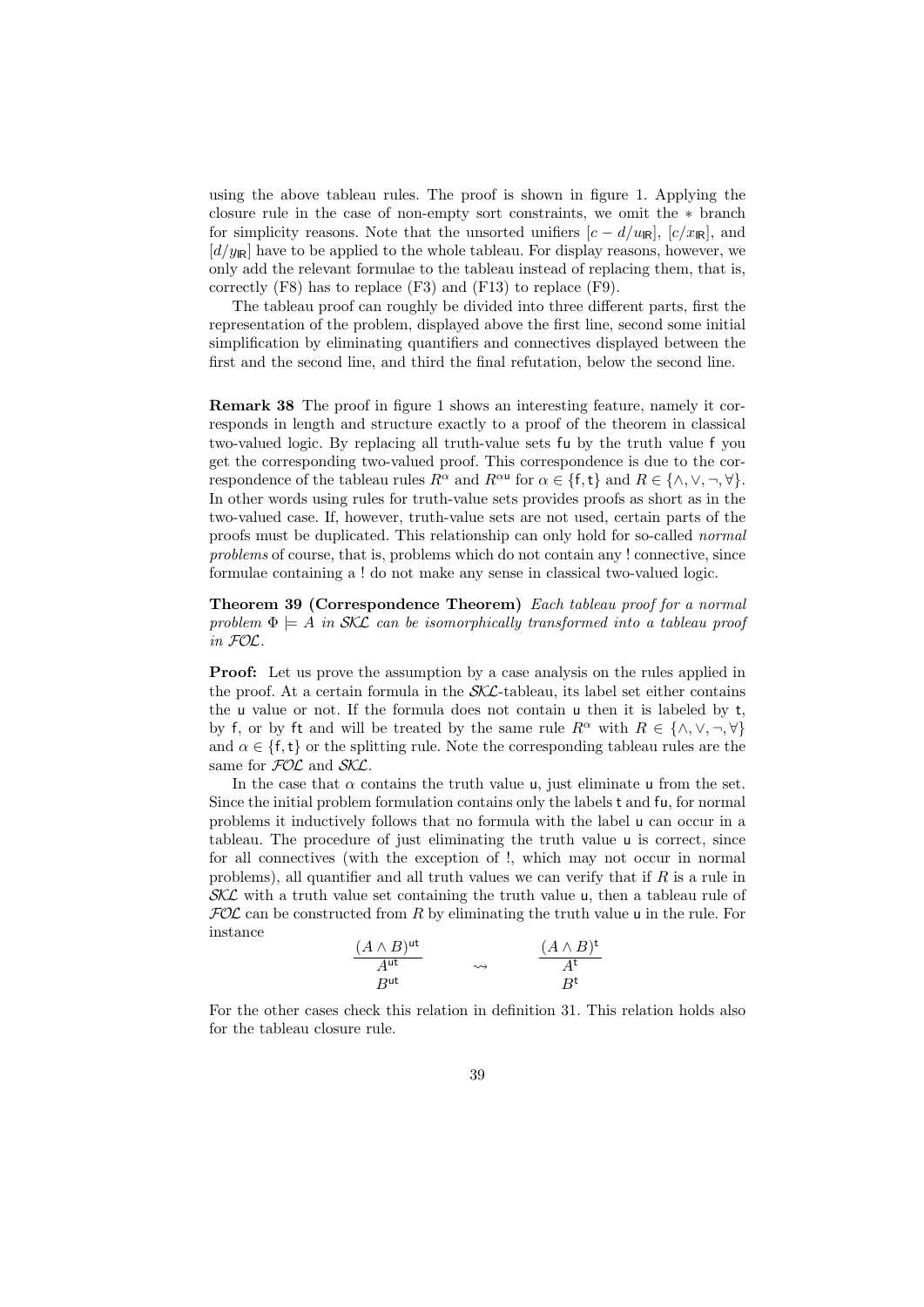| $\bullet$ (A1) $(\forall x_{\mathsf{IR}} \cdot x \neq 0 \Rightarrow x \in \mathsf{IR}^*)^{\mathsf{t}}$                                           |                                                    |
|--------------------------------------------------------------------------------------------------------------------------------------------------|----------------------------------------------------|
| $\bigotimes (A5)$ $(\forall x_{\mathbb{R}} \ \forall y_{\mathbb{R}} \ x - y = 0 \Rightarrow x = y)^{\mathsf{t}}$                                 |                                                    |
| $\bigg( \text{T} \big)$ $(\forall x_{\text{IR}} \ \forall y_{\text{IR}} \ x \neq y \Rightarrow \left( \frac{1}{x-y} \right)^2 > 0 )^{\text{fu}}$ |                                                    |
| $\blacklozenge (\mathrm{A1}^{\prime})$ $(u_{\mathsf{IR}} \neq 0 \Rightarrow u_{\mathsf{IR}} \leq \mathsf{IR}^*)^{\mathsf{t}}$                    | $\forall^{\mathsf{t}}(A1)$                         |
| $\bigoplus (A2') \; (\frac{1}{v_{\mathsf{IR}^*}} \in \mathsf{IR}^*)^{\mathsf{t}}$                                                                | $\forall^{\mathsf{t}}(A2)$                         |
| $\bullet$ (A3') $(w_{\mathbb{R}^*}^2 > 0)^{\mathsf{t}}$                                                                                          | $\forall^{\mathsf{t}}(A3)$                         |
| $\bullet$ (A4') $(s_{\text{IR}} - t_{\text{IR}} \leq \text{IR})^{\text{t}}$                                                                      | $\forall^{\mathsf{t}}(A4) \quad (2 \text{ times})$ |
| $\bigg( \mathbf{A5}' \big)$ $(x_{\mathsf{IR}} - y_{\mathsf{IR}} = 0 \Rightarrow x_{\mathsf{IR}} = y_{\mathsf{IR}} )^{\mathsf{t}}$                | $\forall^{\mathsf{t}}(A5) \quad (2 \text{ times})$ |
| $\bullet$ (T1) $(c \in \mathbb{R})^t$                                                                                                            | $\forall^{fu}(T)$ (2 times)                        |
| $\bullet$ (T2) $(d \leq R)^t$                                                                                                                    | $\forall^{fu}(T)$ (2 times)                        |
| (T3) $(c = d \vee \left(\frac{1}{c-d}\right)^2 > 0)$ <sup>fu</sup>                                                                               | $\forall^{fu}(T)$ (2 times)                        |
| $\bullet$ (T3') $(c = d)^{tu}$                                                                                                                   | $\vee^{\text{fu}}(\text{T3})$                      |
| $\left( \text{T3''} \right) \left( \left( \frac{1}{c-d} \right)^2 > 0 \right)^{\text{fu}}$                                                       | $\vee^{\text{fu}}(\text{T3})$                      |
| $\bullet$ (F1) $(\frac{1}{c-d}$ ∈ R <sup>*</sup> ) <sup>fu</sup>                                                                                 | $*(T3'', A3')$                                     |
| $\left( \text{F2}\right) (c-d \leq \mathbb{R}^*)^{\text{fu}}$                                                                                    | $*(F1, A2')$                                       |
| $\bullet$ (F3) $(u_{\mathbb{R}}=0)^{\mathsf{t}}$<br>$\blacktriangleright$ (F4) $(u_{\mathsf{IR}} \ll \mathsf{IR}^*)^{\mathsf{t}}$                | $V^{\mathsf{t}}(A1')$                              |
| $\left( \text{F5}\right) \, ((c-d) \leq \mathbb{R})^{\text{fu}}$                                                                                 | $*(F4, F2)$                                        |
| $\bar{\bullet}$ (F6) $(c < \mathbb{R})^{\text{fu}}$ (F7) $(d < \mathbb{R})^{\text{fu}}$                                                          | $*(F5, A4')$                                       |
|                                                                                                                                                  | $*(F6,T1), *(F7,T2)$                               |
| $(F8) (c - d = 0)^t$                                                                                                                             | $\sigma$ (F3,[c – d/u])                            |
| (F9) $(x_{\text{IR}} - y_{\text{IR}} = 0)^f$ (F10) $(x_{\text{IR}} = y_{\text{IR}})^t$                                                           | $V^{\mathsf{t}}(A5')$                              |
| (F11) $(c \le R)^{fu}$ (F12) $(d \le R)^{fu}$                                                                                                    | $*(F10,T3')$                                       |
| $\ast$                                                                                                                                           | $*(F11,T1), *(F12,T2)$                             |
| (F13) $(c - d = 0)^{\dagger}$                                                                                                                    | $\sigma$ (F9,[c/x][d/y])                           |
| $\ast$                                                                                                                                           | $*(F13,F8)$                                        |

Fig. 1. Tableau proof with unsorted unification, example 37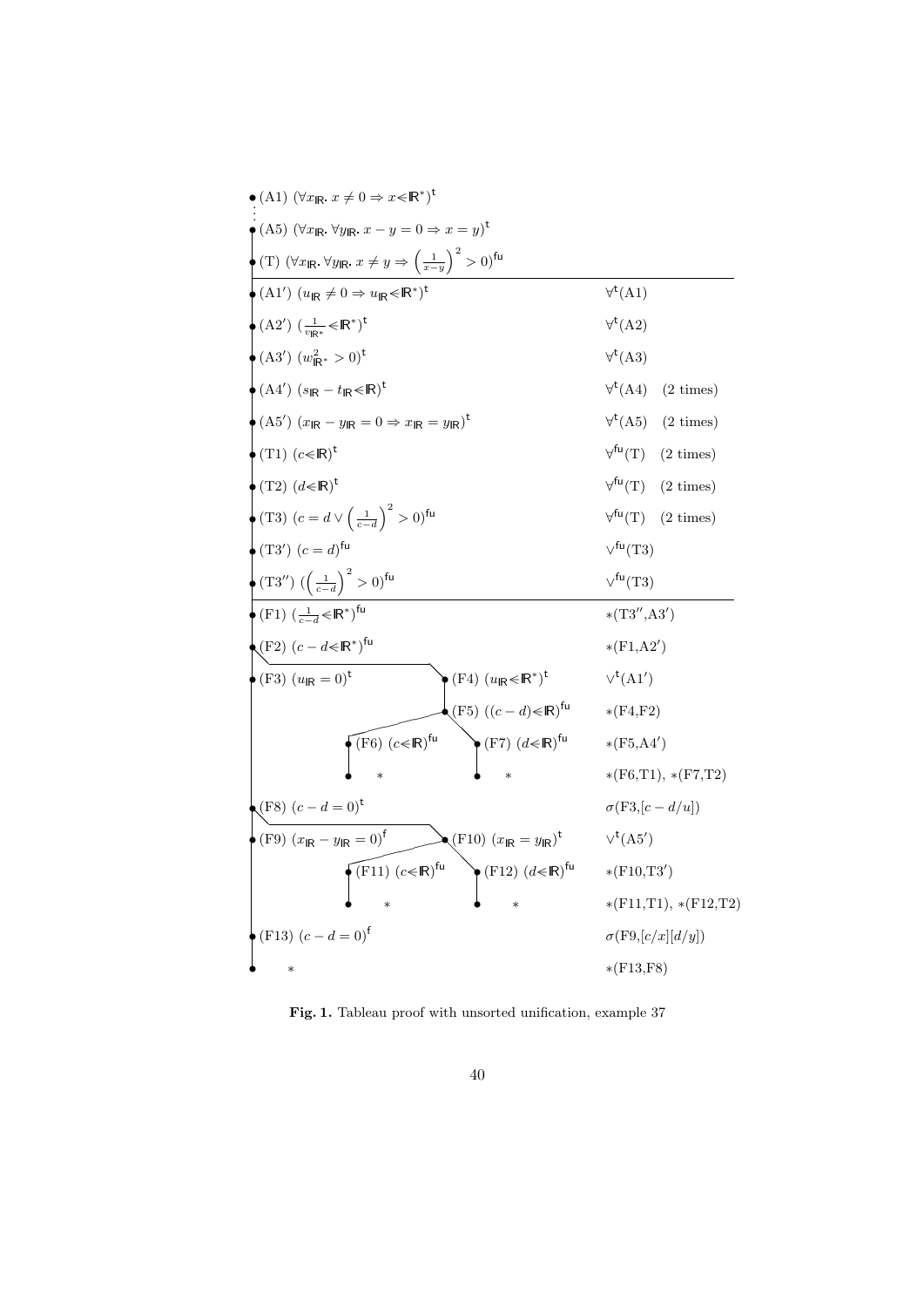Thus we get a  $FOL$  proof from the  $SKL$  proof by simply eliminating all truth values u.  $\Box$ 

Remarks 310 Unfortunately, the converse of the above theorem does not hold. Not each  $FOL$  proof can be transformed into an  $SKL$  proof, even if there is an SKL proof. Consider for example the relation  $\{A\} \models A \vee (B \vee \neg B)$  which holds in  $\mathcal{SKL}$  as well as in  $\mathcal{FOL}$ . An  $\mathcal{FOL}$ -proof is:

\n (A) 
$$
(A)^t
$$
  
\n (T)  $(A \vee (B \vee \neg B))^f$   
\n (F1)  $(A)^f$   
\n (F2)  $(B \vee \neg B)^f$   
\n (F3)  $(B)^f$   
\n (F4)  $(\neg B)^f$   
\n (F5)  $(B)^t$   
\n \*  
\n (\*F5,F3)\n

Fig. 2. Counterexample to the converse correspondence theorem

This proof cannot be transferred since in  $\mathcal{SKL}$  (T), (F1), (F2), (F3), (F4), and (F5) are labeled by the truth value u in addition, hence the closure rule does not apply to (F5) and (F3). This comes from the fact that  $B \vee \neg B$  is not a tautology in SKL. However, the other straightforward closure of the tableau by applying the closure rule to (A) and (F1) can be applied in  $FOL$  as well as in SKL.

Of course it would be nice to have the property that for each classical  $\mathcal{FOL}$ proof there exists an SKL proof which is as short as the classical (of course only if the classical theorem is also an  $\mathcal{SKL}$  theorem). The example above shows that this property does not hold in general, for instance, replace the assumption set {A} by a set from which A can be derived in 20 steps only. On the other hand this example is rather artificial insofar as the theorem would normally not be stated in this form in mathematics, because mathematical theorems are normally not redundant in the way that two true statements are linked by an "∨", on the contrary usual mathematical theorems employ preconditions as weak as possible and consequences as strong as possible. For instance, in a mathematical context we would expect theorems like A,  $B \vee \neg B$ ,  $A \wedge (B \vee \neg B)$ . While a proof for the first (from the assumptions A) can be transferred from  $FOL$  to  $SKC$ , the latter two are not theorems in SKL. Hence we expect that for usual mathematical theorems the proof effort in  $\mathcal{SKL}$  will not be bigger then in  $\mathcal{FOL}$ .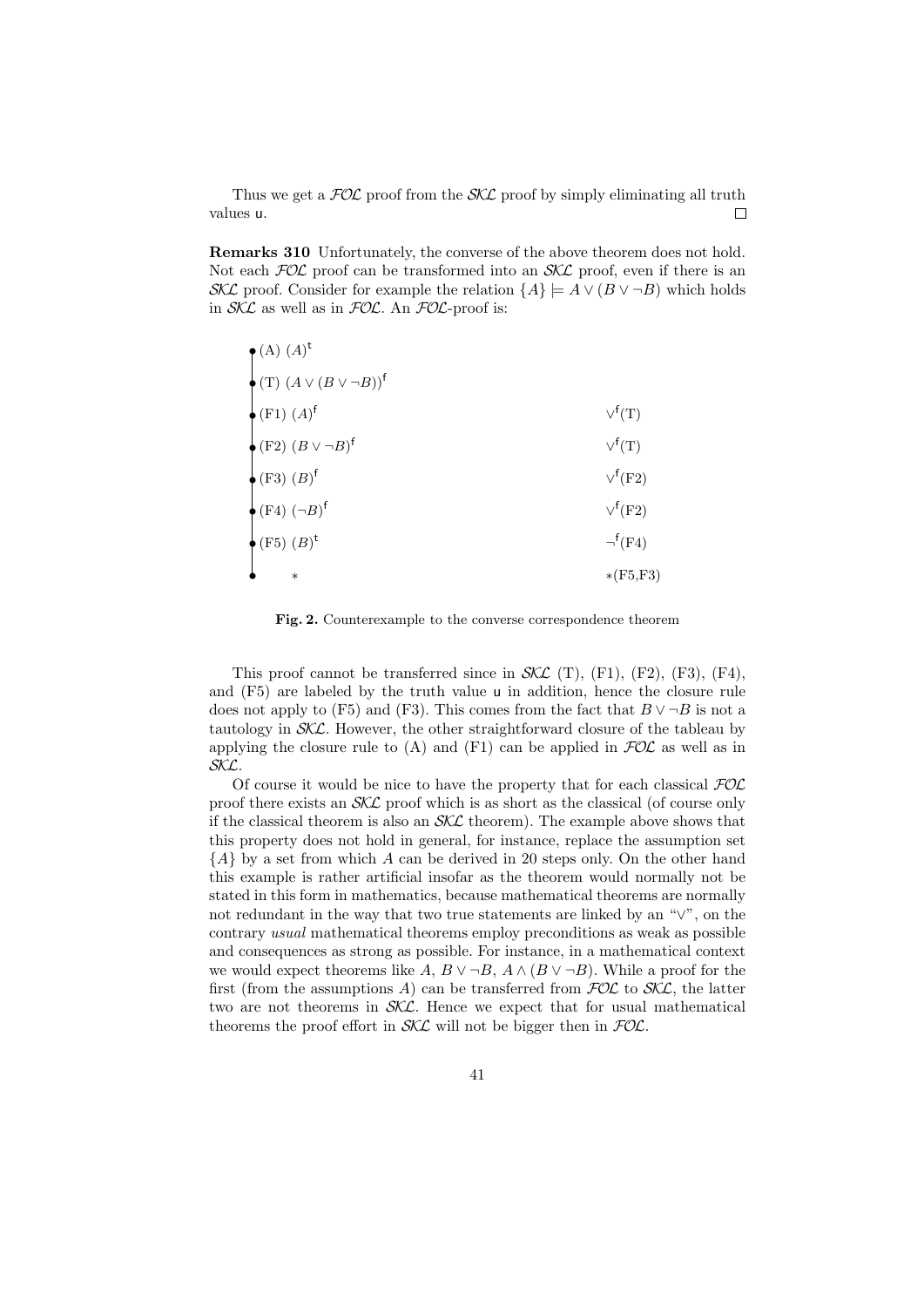# 4 Extensions – Sorted Unification

Even though the  $T\mathcal{P}\mathcal{F}$  calculus defined above represents a significant computational improvement over a naive tableau calculus for Kleene's strong logic for partial functions, it only makes very limited use of the sorts in  $\mathcal{SKL}$ . This can be improved by utilizing a rigid sorted unification algorithm that takes into account all the sort information present in the respective branch and uses it as a local sort signature. This measure in effect restricts the set of possible unifiers to those that are well-sorted with respect to this (local) sort signature. This allows to perform some of the reasoning about well-sortedness (and therefore definedness) in the unification in an algorithmic way. This reasoning would otherwise be triggered by the sort constraints in SKL and would have to be carried out in the proof search. The methods presented in this section are heavily influenced by Weidenbach's work on sorted tableau methods in [Wei94].

In the tableau framework the extension with sorted unification is simpler (but perhaps less powerful) than in the resolution framework (see for instance [Wei91,KK93]). The reason for this is the difference in the treatment of the disjunction in resolution and tableau. Tableau calculi use the  $\beta$  rule to analyze disjuncts in different branches, but pay the price with the necessity to instantiate the entire tableau. Consider, for example, the formula  $t\leq S \vee t\leq T$  stating that the term t has sort S or sort T. In the tableau method, we can investigate both situations in separate branches (with different local sets of declarations). In the resolution method, we have to use one of the disjuncts for sorted unification and residuate the other as a constraint, which has to be attached to well-sorted terms, well-sorted substitutions and clauses resulting from resolutions, whenever the other literal is used. On the other hand, the tableau method needs to instantiate all declarations that are used, since they can contain variables that also appear in other branches. Consider, for example, the axiom  $\forall x_{\mathbb{R}} \cdot x > 0 \Rightarrow x \in \mathbb{R}^*$ , which can be read as a conditional declaration. This axiom will result in branches containing the literal  $(x_{\mathbb{R}} > 0)$ <sup>f</sup> and the declaration  $(x_{\mathbb{R}} \ll \mathbb{R}^*)^t$ . If we use the declaration in sorted unification to justify that  $1 \leq R^*$ , then we have to refute that  $(1 > 0)^f$  in the other branch. This simple example shows that we have to use (not surprisingly in a tableau framework) a rigid variant of sorted unification for our extension.

**Definition 41 (Rigid Sorted Unification)** Let  $\mathcal{D}$  be a set of declarations, then we call a substitution  $\sigma$  rigidly well-sorted with respect to  $\mathcal{D}$ , iff there is a substitution  $\tau$ , such that

1.  $\sigma \subseteq \tau$  and  $\text{Dom}(\tau) \subseteq \text{Free}(\mathcal{D}) \cup \text{Dom}(\sigma)$ 

2.  $\tau$  is well-sorted with respect to  $\tau(\mathcal{D})$ .

For instance the substitution  $\sigma = [f(f(x_S))/z_S]$  is well-sorted, but not rigidly so, for the set  $\mathcal{D} = \{f(y_S) \in S\}$ , since the declaration has to be used twice (in differing instances) to show that  $f(f(x_S))$  has sort S.  $\sigma$  is, however, rigidly wellsorted with respect to  $\mathcal{D}' = \{f(y_S) \leq S, f(v_S) \leq S\}$ , and the substitution  $\tau =$  $[f(f(x_S))/z_S], f(v_s)/y_s]$  is a substitution that instantiates  $\mathcal{D}'$  in the appropriate way.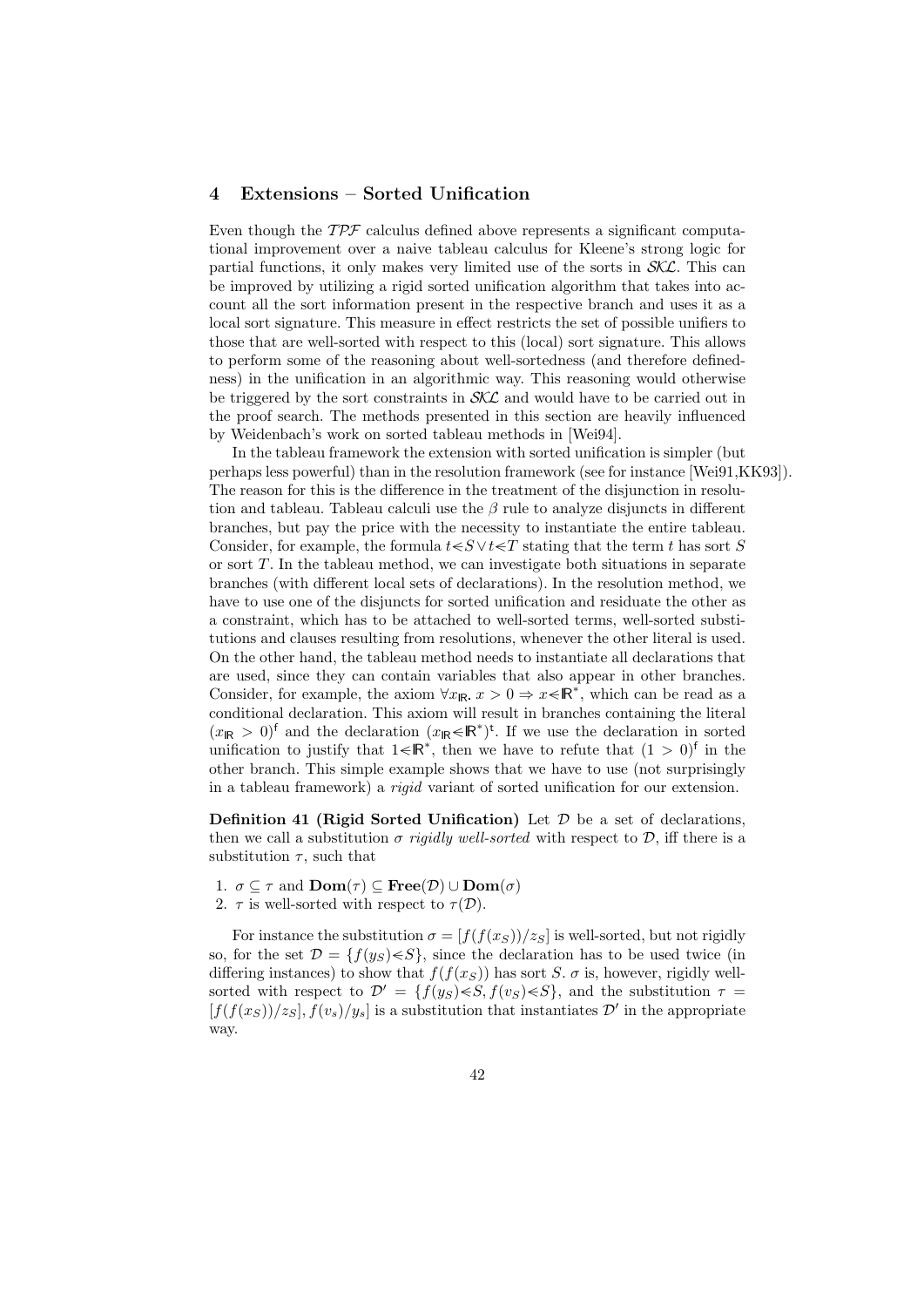## 4.1 Rigid Sorted Unification

Sorted unification with term declarations was first considered by Schmidt-Schauß who also presents a sound and complete algorithm in  $[SS89]$ . In  $\mathcal{SKL}$ , term declarations appear as sort atoms of the form  $t \leq S$ , declaring all instances of t to be of sort S. Rigid sorted unification is treated in [Wei94].

**Definition 42 (Well-Sorted Terms)** Let  $D$  be a set of *declarations* (positive sort literals of the form  $(t\in S)^t$ , then the set  $\mathbf{wsT}_S(\mathcal{D})$  of well-sorted terms of sort S is inductively defined by

- 1. variables  $x_S \in \mathbf{wsT}_S(\mathcal{D})$
- 2. if  $t \in T \in \mathcal{D}$  then  $t \in \mathbf{wsT}_{T}(\mathcal{D})$
- 3. if  $t \in \mathbf{wsT}_{T}(\mathcal{D})$  and  $s \in \mathbf{wsT}_{S}(\mathcal{D})$  then  $[s/x_{S}]t \in \mathbf{wsT}_{T}(\mathcal{D})$ .

We call a substitution  $[t^1/x_{S_1}^1], \ldots, [t^1/x_{S_n}^n]$  a well-sorted substitution, iff  $t^i \in$  $\text{wsT}_{S_i}(\mathcal{D})$ . Obviously the application of well-sorted substitutions to well-sorted terms yields well-sorted terms, so  $\text{wsT}(\mathcal{D})$  is closed under well-sorted substitutions and the set of well-sorted substitutions is a monoid with function composition.

Remark 43 The definition above is an inductive one, not in the structure of terms, but in the justification of the well-sortedness. A simple induction on this justification shows that the consequent  $\mathcal{D} \models t \leq S$  is valid for any term  $t \in$  $\mathbf{wsT}_{S}(\mathcal{D})$ . In particular, for any well-sorted term  $t \in \mathbf{wsT}_{S}(\mathcal{D})$  the denotation  $\mathcal{I}_{\varphi}(t)$  is in  $\mathcal{A}_{S}$  and therefore defined.

Furthermore a declaration of the form  $x_S \leq T \in \mathcal{D}$  entails that  $\mathbf{wsT}_{S}(\mathcal{D}) \subseteq$  $\text{wsT}_{T}(\mathcal{D})$  and  $\mathcal{A}_{S} \subseteq \mathcal{A}_{T}$  for any  $\Sigma$ -model  $\mathcal{A}$  of  $\mathcal{D}$ . Therefore we call declarations of the form  $x_S \le T \in \mathcal{D}$  subsort declarations.

Since we are working in a tableau framework and our sorted unification algorithm involves nondeterminism, we utilize the tableau search mechanism for the search for unifiers by representing unification constraints as special dis-equality literals. This gives us a very uniform presentation of the combined tableau procedure

## Definition 44 (Tableau Rules for Rigid Sorted Unification)

We assume the existence of a binary predicate symbol  $\dot{=} \in \mathcal{P}^2$  and call a literal ( $s = t$ )<sup>fu</sup> a *constraint literal* and often abbreviate the  $(s = t)$ <sup>fu</sup> by  $s \neq t$ , as usual we do not distinguish between  $(s = t)$  and  $(t = s)$ . We model sorted unification as a tableau-based constraint simplification calculus with the following set of inference rules: The decomposition rule

$$
\frac{f(s_1,\ldots,s^n) \neq f(t^1,\ldots,t^n)}{s \mid s^1 \neq t^1 \mid \ldots \mid s^n \neq t^n}
$$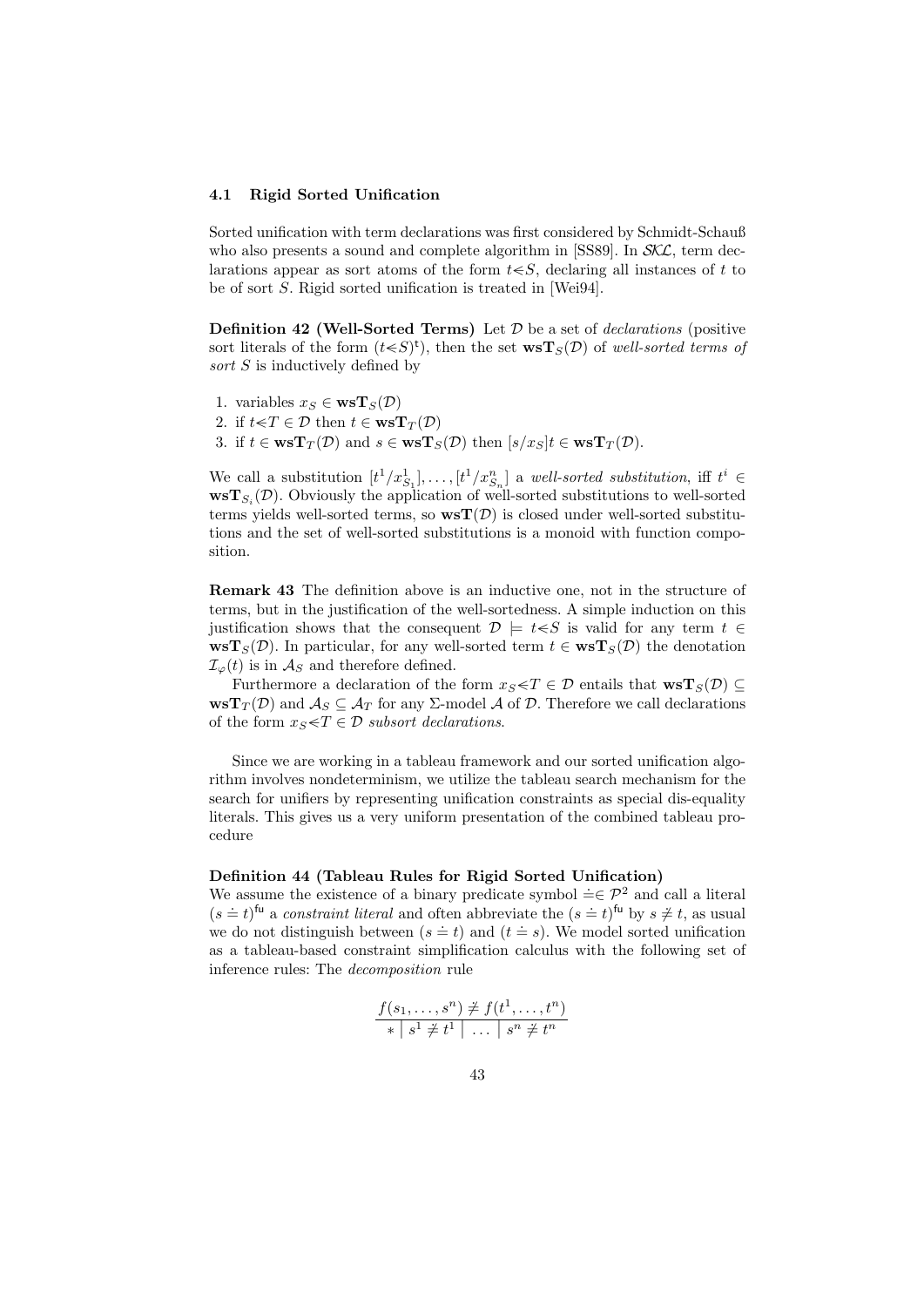is just the traditional decomposition transformation, known from unification theory. Again note that we only need the disjunct  $\ast$ , if  $n = 0$ . The *subsort* rule

$$
(z_T \leq S)^{\mathsf{t}}
$$

$$
\frac{x_S \neq y_T}{*} [z_T/x_S], [z_T/y_T]
$$

allows to eliminate variables, provided that  $T$  is a subsort of  $S$ , in which case the instantiation  $[z_T / x_S]$  is well-sorted. The *intersect* rule

$$
(u_V \leq S)^{\mathsf{t}}
$$
  
\n
$$
(v_V \leq T)^{\mathsf{t}}
$$
  
\n
$$
\frac{x_S \neq y_T}{*} [u_V/x_S], [u_V/y_T], [u_V/v_V]
$$

allows to eliminate a pair of variables that share a common subsort  $V$ . Finally a pair of variables can be eliminated for a term  $t$ , if  $t$  has sorts  $S$  and  $T$ , even if they do not share a common subsort (we call this situation irregular). Therefore the following rule non-reg instantiates the variables with the least committed generalization of t.

$$
(f(s_1, \ldots, s_n) \leq S)^{\mathsf{t}}
$$
  
\n
$$
(f(t_1, \ldots, t_n) \leq T)^{\mathsf{t}}
$$
  
\n
$$
\frac{x_S \neq y_T}{* |s^1 \neq t^1 | \ldots |s^n \neq t^n} [f(s^1, \ldots, s^n)/x_S], [f(t^1, \ldots, t^n)/y_T]
$$

Finally we need a rule (the imitation rule below) that allows to eliminate a variable  $x<sub>S</sub>$  for a term t, if it is an instance of a declaration in the branch above.

$$
(f(t1,...,tn)<\mathcal{S})t
$$
  
\n
$$
\frac{x_{S} \neq f(s1,...,sn)}{s1 \neq t1 | ... | sn \neq tn} [f(t1,...,tn)/x_{S}]
$$

In contrast to the related set of rules for sorted unification in [Wei91] or [SS89] we only eliminate solved pairs that are known to be well-sorted from the set  $D$ of declarations. Therefore we do not need the explicit failure rules these authors need, since they do not test for well-sortedness of the pair before eliminating. In our system we define failure as irreducibility and non-solvedness, but we could also add explicit failure rules to detect failure early for a practical implementation.

We say that a declaration  $(t\in S)^t$  is used by a unification inference rule, if it appears in the antecedent of the rule.

Theorem 45 The above set of rules define a sound and complete non-determinist unification algorithm.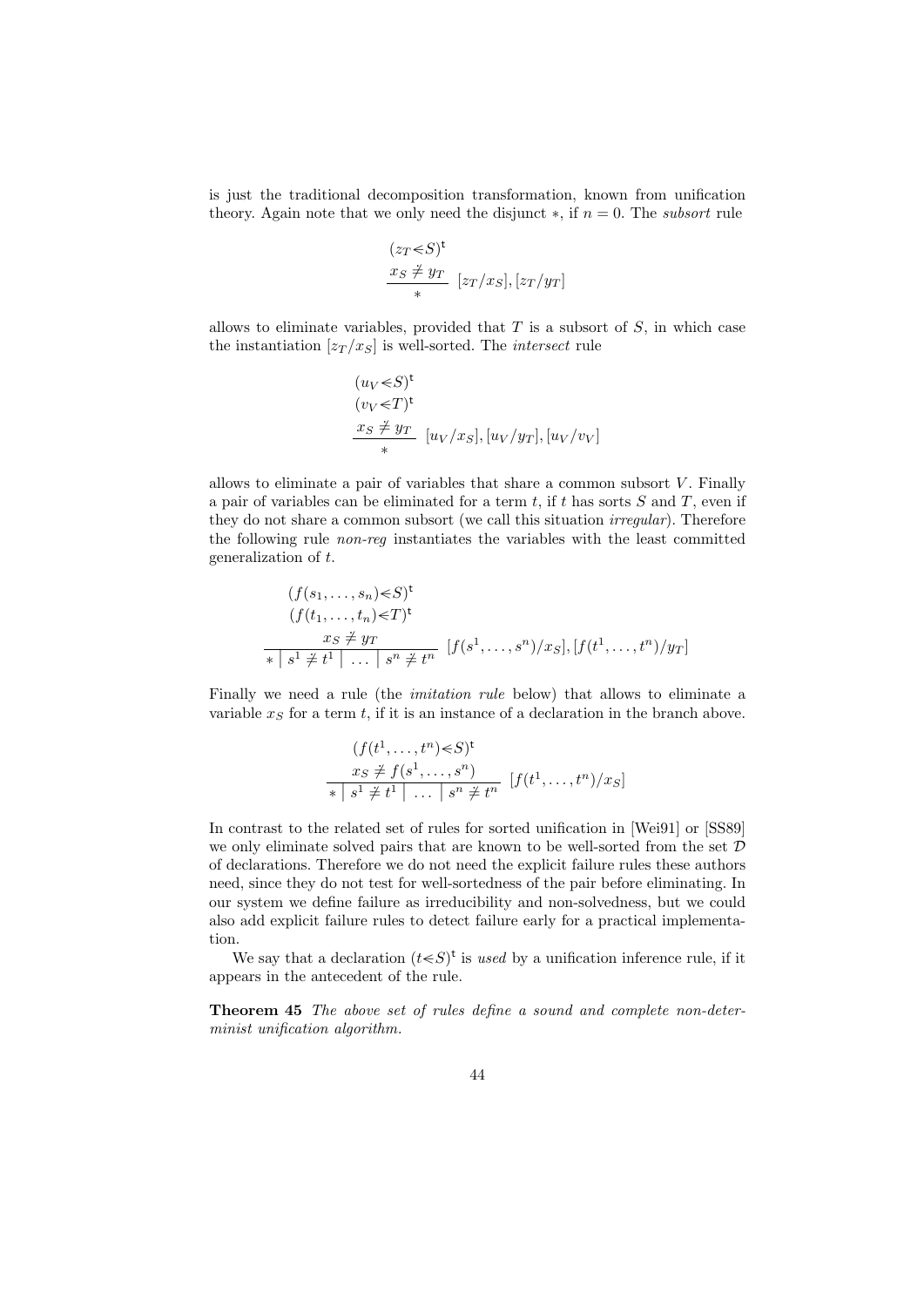Proof sketch: It is obvious that all inference rules maintain the property of well-sortedness for unification problems, since all new pairs added are from declarations and are therefore well-sorted by definition and the set of well-sorted terms is closed under well-sorted substitutions. Since the set of inference rules is a rigid variant of that given in [SS89, p.98], we refer to the proofs given there. These only have to be modified to account for rigidity. A close inspection of the differences shows that Schmidt-Schauß' rules can be obtained from ours by renaming all declarations that are used by the unification rules before applying the rules, and thus preventing that the declarations are used up in the process. For the proof of completeness, we construct a rigid extension  $\tau$  from a non-rigid unifier by taking into account the instantiations of the declarations (in the rigid set of rules) that were circumvented in Schmidt-Schauß' rules by renaming.  $\Box$ 

## 4.2 A Tableau Calculus for  $S\mathcal{K}\mathcal{L}$  using Rigid Sorted Unification

We will now extend  $T P \mathcal{F}$  with a variant of the rigid sorted unification alogrithm above. Note that the notion of substitution discussed above is still not appropriate for a refutation calculus, where substitutions need to have ground instances. Otherwise the tableau cut rule becomes unsound: Let S be a sort that does not have ground terms, that is, where  $A<sub>S</sub>$  may be empty, then a branch containing the literals  $(Px_S)^t$  and  $(Py_S)^f$  could be closed using the substitution  $[y_S/x_S]$ , without being unsatisfiable. A well-sorted term may not have ground instances, if it contains variables of sorts that do not have ground terms. Therefore we are interested in conditions for sorts to be non-empty.

**Lemma 46** Let  $D$  be a set of sort declarations, then the problem whether the set of ground terms of sort S is empty is decidable.

**Proof sketch:** Let  $Ax(\mathcal{D})$  be the set of propositional formulae  $(S^1 \wedge \ldots \wedge S^n) \Rightarrow$ T, such that  $t \in T \in \mathcal{D}$  and  $\{x_{S_i}^1\}$  are the free variables of t. Then the emptiness problem is equivalent to the problem whether  $Ax(D) \models S$  in propositional logic, which is known to be decidable.  $\Box$ 

Remark 47 Thus we can modify the sorted unification algorithm above by allowing tableau closure ∗ (or equivalently the rule to be applicable) only iff the sorts of the free variables in the substitutions associated with the rules are non-empty with respect to the set  $\mathcal D$  of declarations in the branch above. This variant of the sorted unification algorithm only returns sorted unifiers that have well-sorted ground instances.

Now we will present an extension  $T$ P $\mathcal{F}(\Sigma)$  of  $T$ P $\mathcal{F}$  that allows to restrict the calculation to formulae that are well-sorted with respect to the declarations present on the branch above, and thereby prune branches of the proof search that would not lead to refutations, since they contain meaningless objects.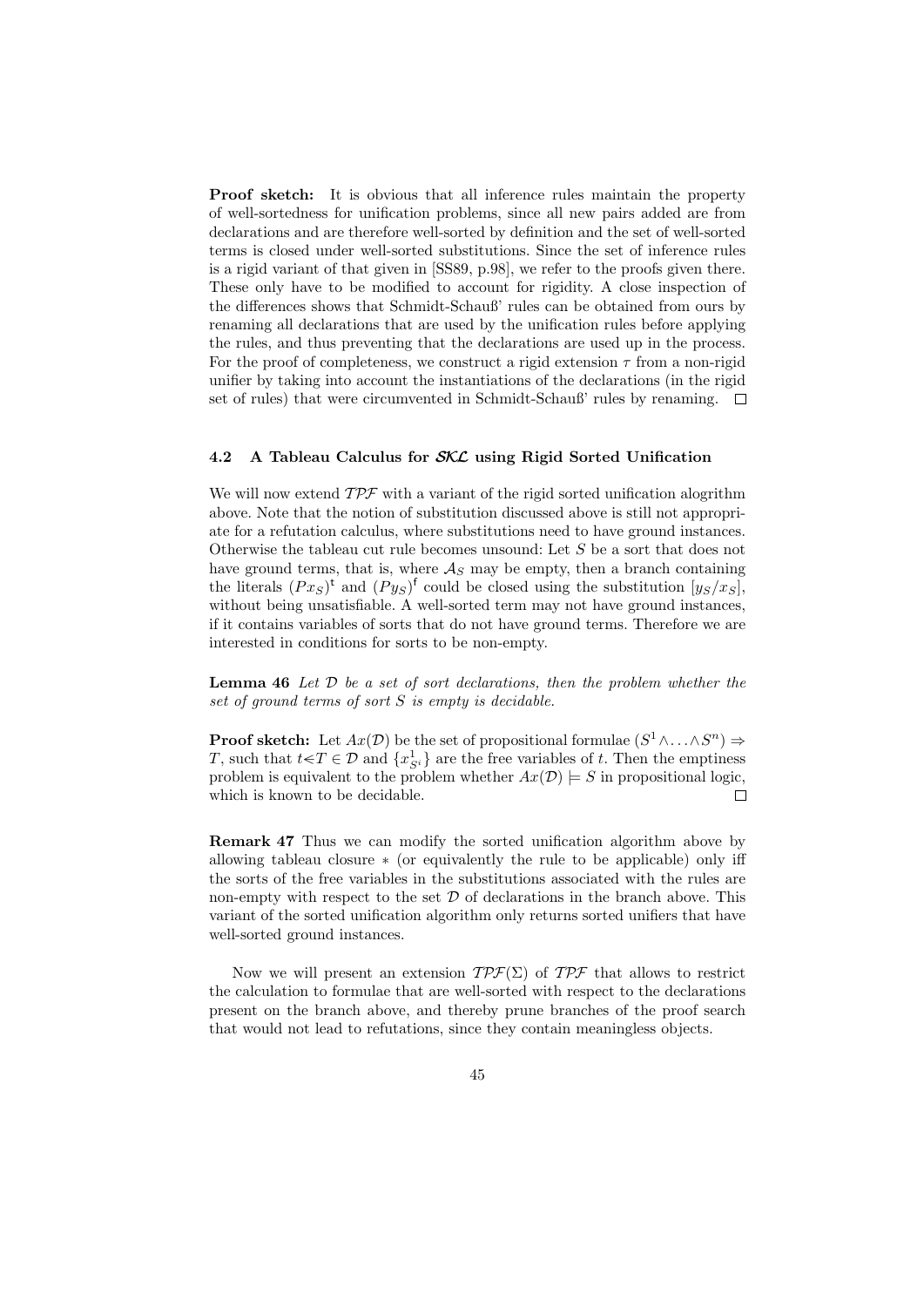#### Definition 48 (Tableau with Sorted Unification  $(TPF(\Sigma)))$

To obtain the tableau calculus  $TPT(\Sigma)$  with sorted unification from  $TPT$ , we modify the tableau closure rules and add the modified (cf. 47) constraint variant of the constraint simplification rules of sorted unification. The new cut and strict rules have the form

| $A^{\alpha}$ | $C^{\gamma}$           |
|--------------|------------------------|
| $B^{\beta}$  | $(t\in\mathfrak{D})^f$ |
| $A \neq B$   | $s \neq t$             |

where  $\alpha \cap \beta = \emptyset$ , C has a subterm s, and  $\gamma \subseteq \{\text{f},\text{t}\}\$ . Thus instead of using unsorted unification, these rules residuate a unification constraint that can then be processed by the sorted unification algorithm. All other  $T P F$  rules stay unchanged.

**Theorem 49**  $TPF(\Sigma)$  **is sound and refutation complete.** 

**Proof sketch:** The soundness of  $\mathcal{TPF}(\Sigma)$  relies on the soundness of the sorted unification algorithm, which guarantees only well-sorted instantiations. For the completeness proof we can again use the model existence theorem 226, where we only have to reconsider the tableau lifting theorem for  $TPT(\Sigma)$ . This can be proven with the standard argumentation, since the sorted unification algorithm is complete and we can abstract from the internal structure of the unification derivation.  $\Box$ 

As we have seen in remark 43 the well-sorted substitutions and therefore well-sorted unifications filter out instantiations of the tableau that contain meaningless objects and therefore cannot contribute to a refutation of the initial consequent. This property yields a significant pruning of the search spaces and therefore in a gain of computational efficiency. However, the rigidity of the unification algorithm makes it necessary to guess in advance the number of instances of the declarations needed for a proof, since they are used up during the unification. This is especially bothersome, since in general a great multiplicity of declarations is needed. In order to arrive at a more practical algorithm it will be important to find variants of the unification algorithm that are rigid only on the disjunctive part of the declarations present in a consequent.

Example 410 (continuing 37) Now we revisit the problem of proving

$$
{A1, A2, A3, A4, A5} \models T
$$

using the tableau calculus with sorted unification. While the first two main parts of the proof in figure 1, namely the problem setting and the initial simplification remain the same, the proper refutation will be shorter, in particular only three branches instead of five have to be considered. In figure 3, we display only the last part.

The unification for closing  $F2$  with  $T3'$  is straightforward because of T1 and T2,  $(c \leq \mathbb{R})^t$  and  $(d \leq \mathbb{R})^t$ , while the sorted unification for closing F3 and F5 makes use of T1, T2, and the term declaration  $A4'$ . For the closure of T3" and  $A3'$  the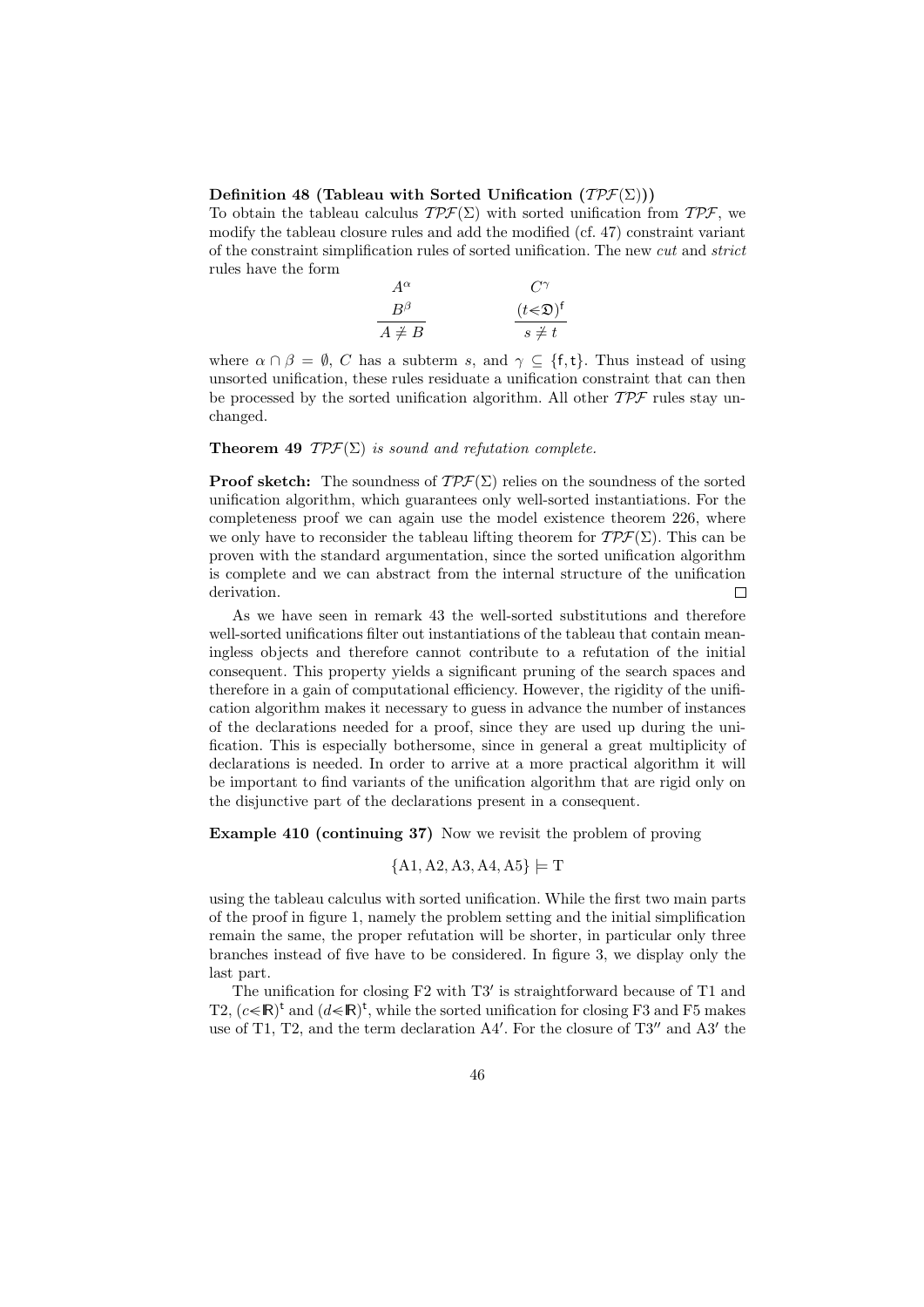

Fig. 3. Tableau proof with sorted unification

unification algorithm must derive that  $\frac{1}{c-d}$  has the sort  $\mathbb{R}^*$ , this is done by F6 with the term declaration  $A2'$ .

# 5 Conclusion

We have developed a sorted three-valued logic for the formalization of informal mathematical reasoning with partial functions. This system generalizes the system proposed by Kleene in [Kle52] for the treatment of partial functions over natural numbers to general first-order logic. In fact we believe that the unsorted version of our system without the ! operator is a faithful formalization of Kleene's ideas.

If we compare  $\mathcal{SKL}$  to the three other approaches mentioned in the introduction, we see that the truth conditions coincide on valid mathematical statements, but that  $\mathcal{SKL}$  properly excludes statements that a mathematician would reject as having problems with definedness. While the first approach has not the necessary expressiveness, the second and fourth approaches legitimate unwanted statements as theorems.

We have presented a sound and complete tableau calculus with dynamic sorts for our logic  $\mathcal{SKL}$ , which uses the sort mechanism to capture the fact that in Kleene's logic quantification only ranges over defined individuals. Our calculus can be seen as an extension of classical logic that combines methods from manyvalued logics (cf. [BF92, Häh92]) for a correct treatment of the undefined and sorted logics (see [Wei89,Wei91]) for an adequate treatment of the defined. It differs from the sequent calculus in [LCGF89] in that the use of dynamic sort techniques greatly simplifies the calculus, since most definedness preconditions can be taken care of in the unification. Thus we believe that our system is not only more faithful to Kleene's ideas (definedness inference is handled in the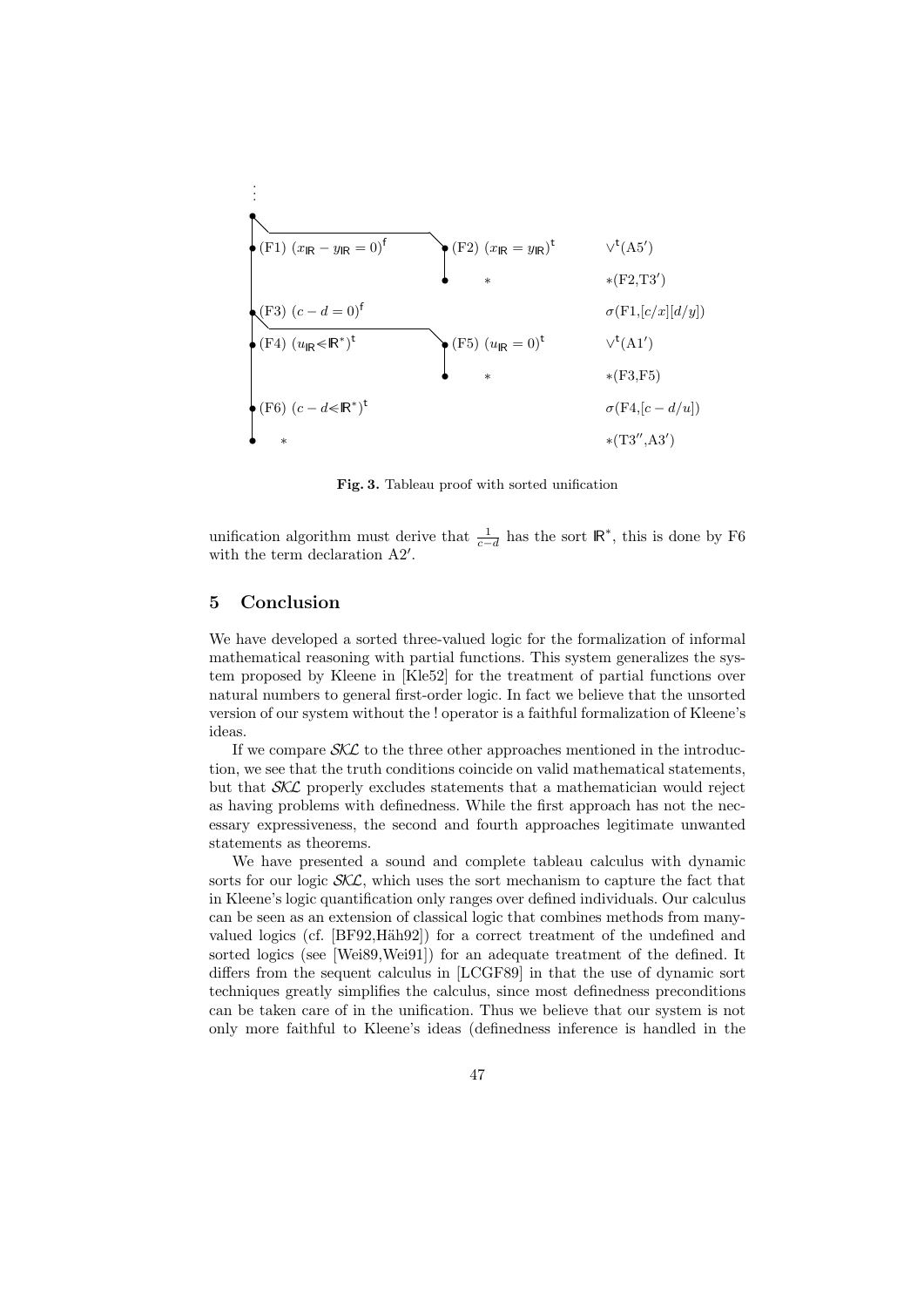unification at a level below the calculus) but also more efficient for the sort techniques involved.

In an earlier work [KK93,KK94] we had represented a resolution calculus of strong sorted Kleene logic. In this work, we not only have transferred the methods developed there to the tableau framework, but have also shown that normally proofs that keep track of the definedness conditions are not more complex than those in the classical two-valued logic. In some sense it is surprising that in spite of the advantages mentioned above, the complexity of proof search can be preserved by the treatment of multi-indices.

Of course further extensions of the system described here have to be considered in order to be feasible for practical mathematics. In particular this calculus does not address the question of the mechanization of higher-order features for the formalization of mathematical practice. Higher-order logics are especially suitable for formalizing partial functions, since functions are first class objects of the systems, that can even be quantified over. In this direction the work of Farmer et al. [Far90,FGT93] has shown that partial functions are a very natural and powerful tool for formalizing mathematics. We expect that our three-valued approach, which remedies some problems of their simpler two-valued approach (see the discussion in the introduction and in example 211) can be generalized in much the same manner and will be a useful tool for formalizing mathematics.

Finally, the authors believe that the merit of the idea of generalizing firstorder logic with respect to both, the number of truth values and the domain of quantification is not confined to the application to partial functions. In particular there seem to be no obstacles against the extension of many multi-valued logics in artificial intelligence (such as Belnap's four-valued paraconsistent logic) that have only been investigated for the propositional fragment to the first-order case using our techniques.

# References

- [And86] Peter B. Andrews. An Introduction to Mathematical Logic and Type Theory: To Truth through Proof. Academic Press, 1986.
- [Bee85] Michael J. Beeson. Foundations of Constructive Mathematics. Springer Verlag, 1985.
- [Bet55] E. W. Beth. Semantic entailment and formal derivability. Medelingen von de Koninklijke Nederlandse Akademie van Wetenschappen, Afdeling Letterkunde, 18(13):309–342, 1955.
- [BF92] Matthias Baaz and Christian G. Fermüller. Resolution for many-valued logics. In A. Voronkov, editor, Proceedings of LPAR, pages 107–118, St. Petersburg, Russia, 1992. Springer Verlag, LNAI 624.
- [BFZ93] Matthias Baaz, Christian G. Fermüller, and Richard Zach. Dual systems of sequents and tableaux for many-valued logics. Technical Report TUW-E185.2BFZ.2-92, Technische Universität Wien, 1993.
- [Car87] Walter A. Carnielli. Systematization of finite many-valued logics through the method of tableaux. The Journal of Symbolic Logic, 52:473–493, 1987.
- [Car91] Walter A. Carnielli. On sequents and tableaux for many-valued logics. Journal of Non-Classical Logic, 8(1):59–76, 1991.